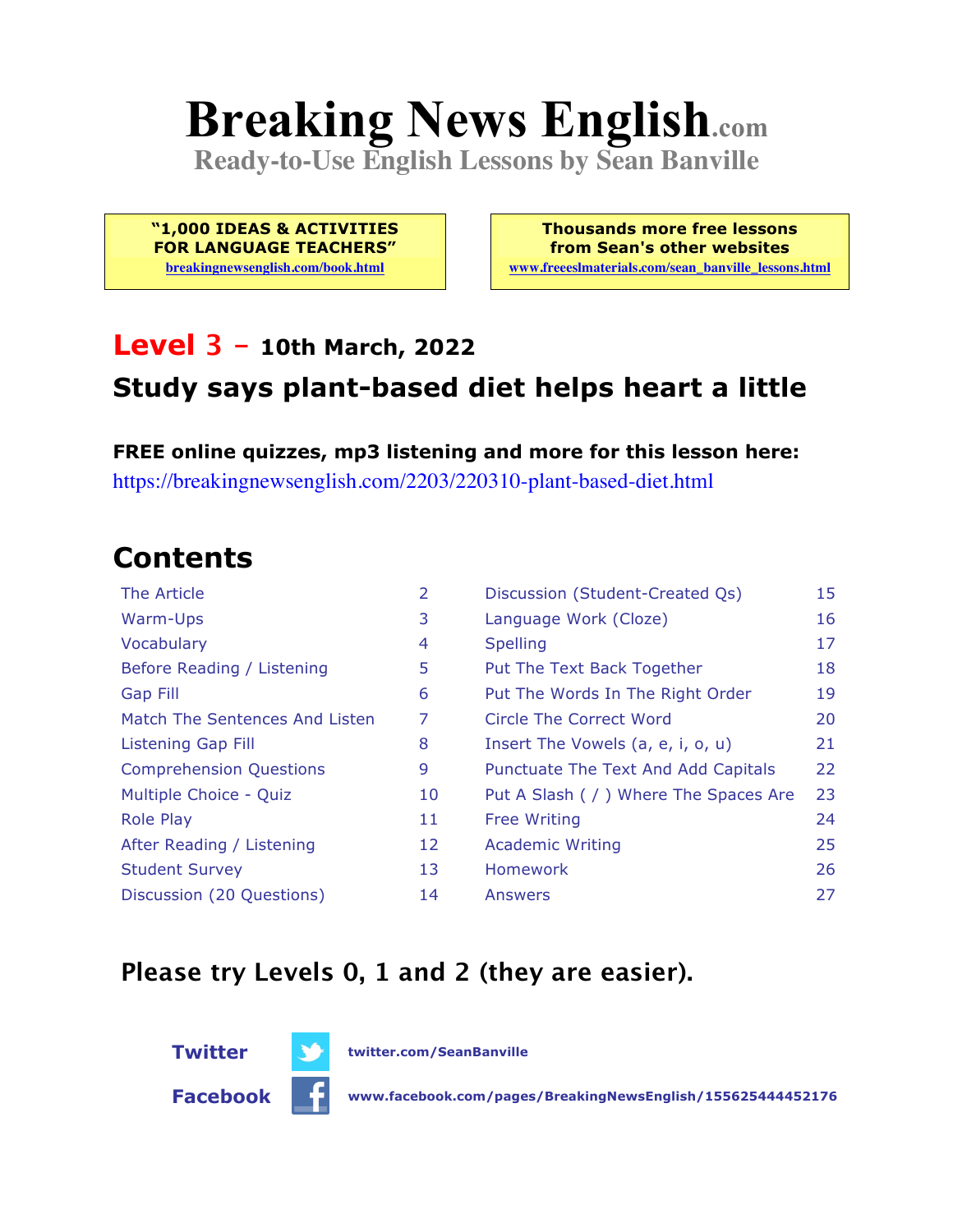### **THE ARTICLE**

From https://breakingnewsenglish.com/2203/220310-plant-based-diet.html

 A new study from scientists suggests eating a lot of vegetables may not greatly reduce the risk of a heart attack. This goes against what doctors have been telling us for decades. People across the world believe it is essential to eat lots of vegetables to keep the heart healthy. The new study says other lifestyle factors may affect our health just as much as vegetables. These include other things we eat, how much exercise we get, where we live, our income, and whether or not we smoke and drink. The study is from universities in Oxford, Bristol and Hong Kong. Almost 400,000 people took part in it. They answered questions about their lifestyle, diet, and what raw and cooked vegetables they ate.

 The scientists advised that people should still eat lots of vegetables because they were good for our heart and overall health. The findings of their study actually found that the risk of dying from cardiovascular disease was around 15 per cent lower for those eating the most vegetables, especially raw vegetables. However, they explained that many other factors also contributed to this 15% reduction. Lead researcher Dr Qi Feng from the University of Oxford said: "Our large study did not find evidence for a protective effect of vegetable intake on the occurrence of cardiovascular disease". He said "differences in socioeconomic situation and lifestyle differences" also affected the health of our heart.

Sources: https://www.**bbc.com**/news/health-60429955 https://edition.**cnn.com**/2022/02/21/health/vegetables-heart-risk-wellness/index.html https://www.**techexplorist.com**/consumption-vegetables-not-lower-risk-cvd/44895/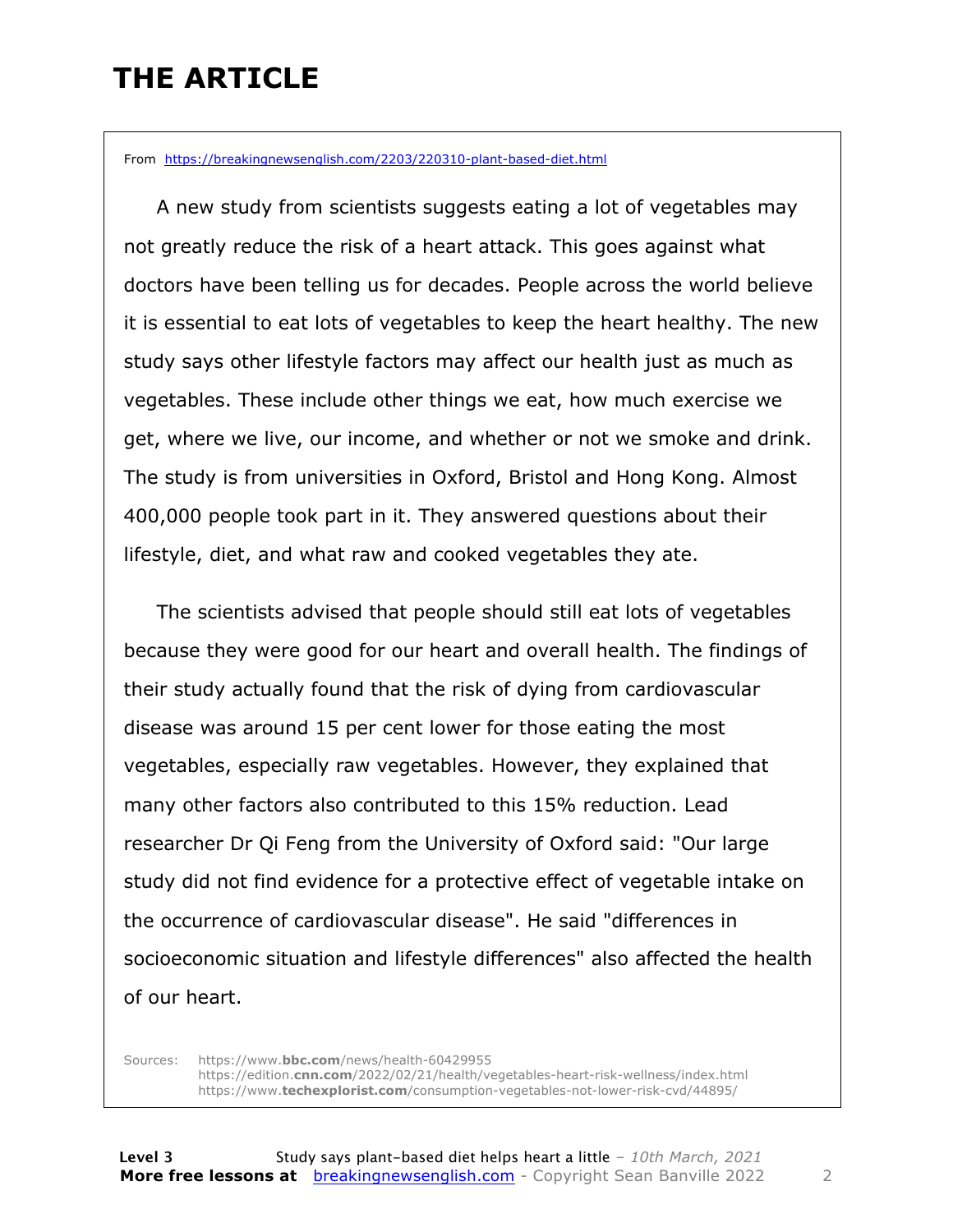#### **WARM-UPS**

**1. VEGETABLES:** Students walk around the class and talk to other students about vegetables. Change partners often and share your findings.

**2. CHAT:** In pairs / groups, talk about these topics or words from the article. What will the article say about them? What can you say about these words and your life?

study / scientists / vegetables / decade / heart / healthy / exercise / income / smoke / cardiovascular / raw / reduction / evidence / protective / socioeconomic / lifestyle

Have a chat about the topics you liked. Change topics and partners frequently.

**3. VEGETARIAN:** Students A **strongly** believe we should all be vegetarian; Students B **strongly** believe not. Change partners again and talk about your conversations.

**4. HEALTH:** How do these things affect our health? How do these things affect your life? Complete this table with your partner(s). Change partners often and share what you wrote.

|                | <b>How It Affects Our Health</b> | <b>My Life</b> |
|----------------|----------------------------------|----------------|
| Vegetables     |                                  |                |
| Exercise       |                                  |                |
| Sleep          |                                  |                |
| Internet       |                                  |                |
| Income         |                                  |                |
| Where you live |                                  |                |

**5. RISK:** Spend one minute writing down all of the different words you associate with the word "risk". Share your words with your partner(s) and talk about them. Together, put the words into different categories.

**6. VEGGIES:** Rank these with your partner. Put the best veggies at the top. Change partners often and share your rankings.

- Spinach
- Garlic
- Cabbage
- Onion
- Aubergine
- Cucumber
- Radish
- Asparagus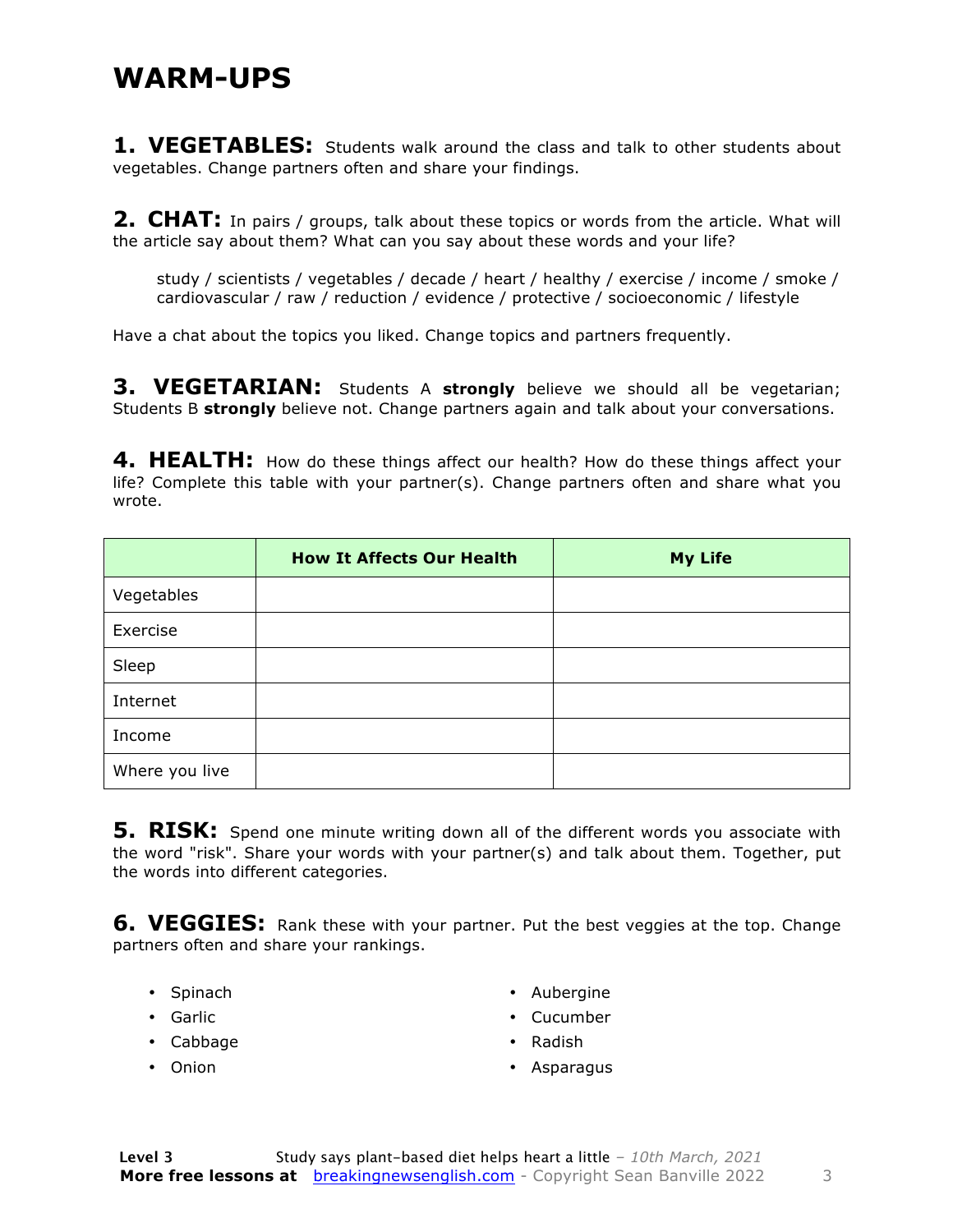### **VOCABULARY MATCHING**

#### **Paragraph 1**

| 1.  | suggest            | a. | Make smaller or less in amount, degree, or<br>size.           |
|-----|--------------------|----|---------------------------------------------------------------|
| 2.  | reduce             | b. | Absolutely necessary; extremely important.                    |
| 3.  | decade             | c. | Put forward for people to think about.                        |
| 4.  | essential          | d. | Money received, especially on a regular<br>basis for work     |
| 5.  | lifestyle          | e. | The way in which a person lives.                              |
| 6.  | income             | f. | Not cooked.                                                   |
| 7.  | raw                | g. | A period of ten years.                                        |
|     | Paragraph 2        |    |                                                               |
| 8.  | advise             | h. | Caused a change in something or someone.                      |
| 9.  | overall            | i. | Relating to the heart and blood vessels.                      |
| 10. | risk               | j. | Helped to cause or bring about.                               |
|     | 11. cardiovascular | k. | Give someone ideas about the best thing to<br>do.             |
| 12. | contributed        | Ι. | Taken as a whole; in all.                                     |
| 13. | evidence           | m. | The facts or information saying whether<br>something is true. |
|     |                    |    |                                                               |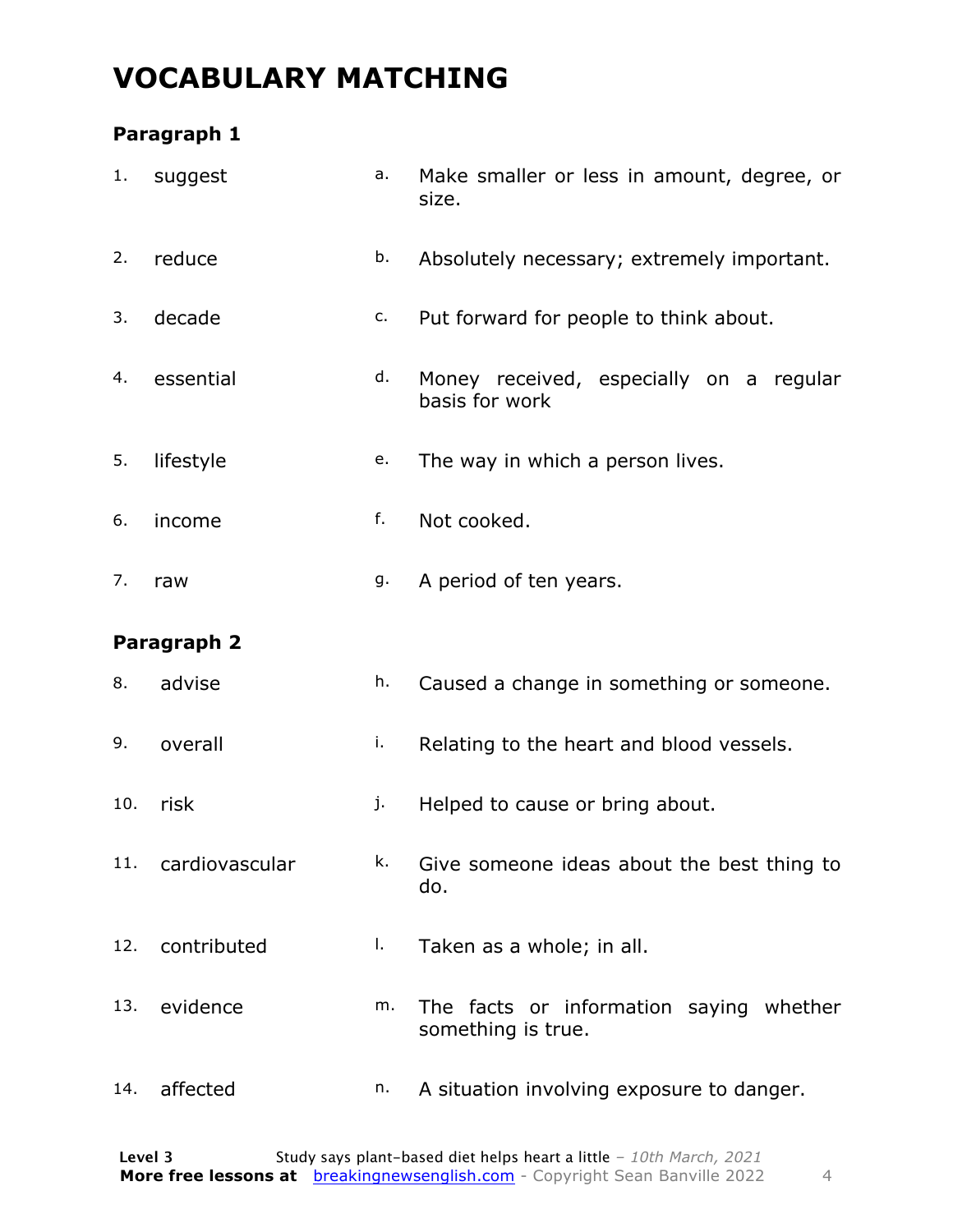### **BEFORE READING / LISTENING**

From https://breakingnewsenglish.com/2203/220310-plant-based-diet.html

#### **1. TRUE / FALSE:** Read the headline. Guess if a-h below are true (T) or false (F).

- 1. The findings in the study are the same as what doctors always told us. **T / F**
- 2. Lifestyle affects our health much more than what we eat. **T / F**
- 3. Researchers looked at data on nearly 400,000 people in Hong Kong. **T / F**
- 4. People answered questions about what vegetables they ate. **T / F**
- 5. The researchers said people don't have to eat vegetables. **T / F**
- 6. People who ate vegetables had a 15% less chance of heart disease. **T / F**
- 7. A researcher from Oxford University conducted a large study. **T / F**
- 8. The researcher said our socioeconomic situation affected our health. **T / F**

#### **2. SYNONYM MATCH:** (The words in **bold** are from the news article.)

- **1. reduce**
- **2. goes against**
- **3. income**
- **4. took part**
- **5. raw**
- **6. advised**
- **7. overall**
- **8. especially**
- **9. contributed**
- **10. situation**
- a. participated
- b. salary
- c. recommended
- d. circumstances
- e. cut
- f. particularly
- g. uncooked
- h. played a part in
- i. contradicts
- j. general

#### **3. PHRASE MATCH:** (Sometimes more than one choice is possible.)

- 1. greatly reduce the
- 2. This goes against what
- 3. whether or not we smoke
- 4. Almost 400,000 people took
- 5. raw and
- 6. people should still
- 7. the risk of dying
- 8. other factors also contributed to
- 9. Our large study did not find
- 10. lifestyle
- a. part in it
- b. this 15% reduction
- c. risk
- d. eat lots of vegetables
- e. and drink
- f. from cardiovascular disease
- g. evidence
- h. cooked vegetables
- i. differences
- j. doctors have been telling us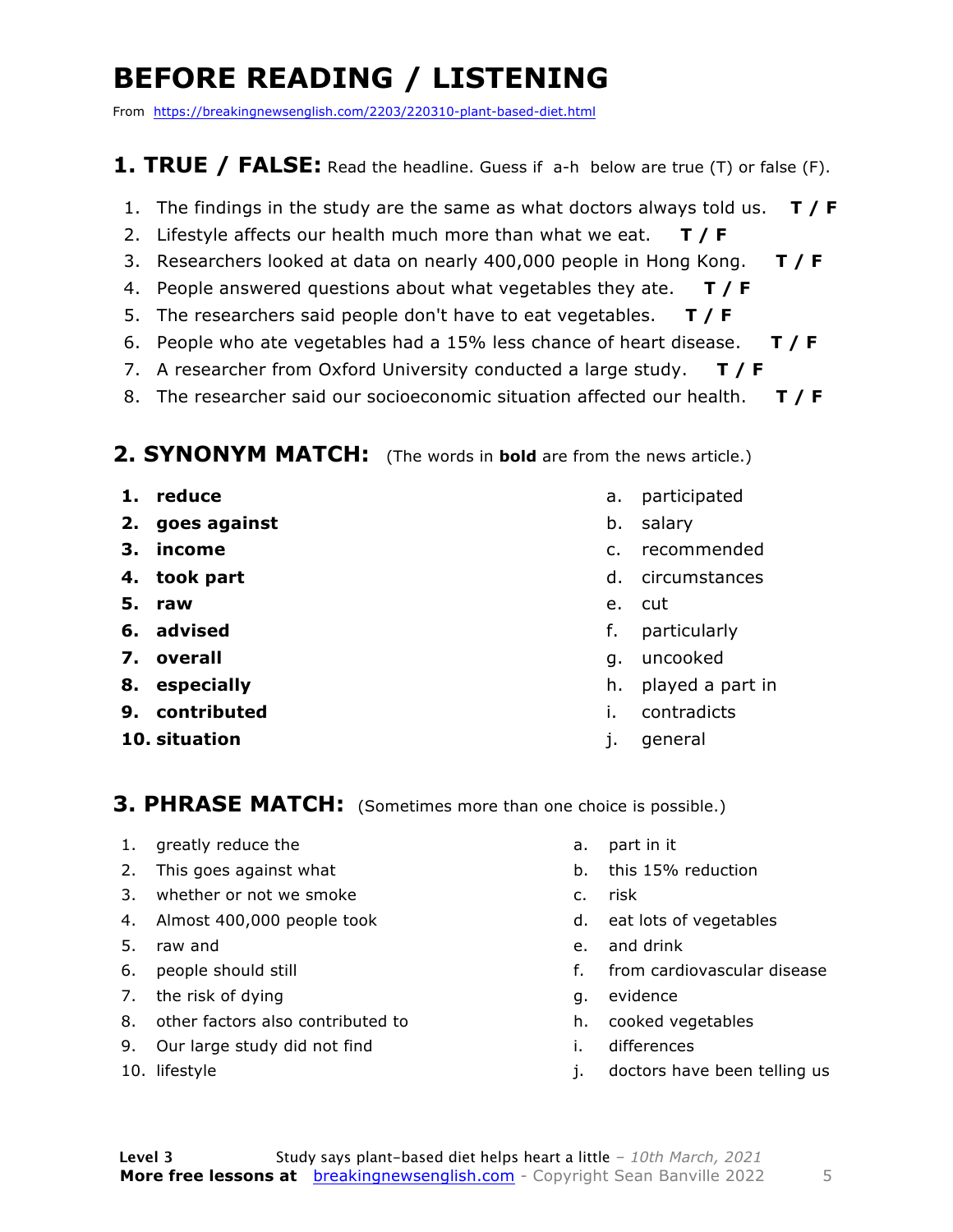### **GAP FILL**

From https://breakingnewsenglish.com/2203/220310-plant-based-diet.html

A new study from scientists suggests eating a lot of vegetables may not  $(1)$  and  $(2)$  reduce the risk of a heart attack. This goes against what doctors have been telling us for (2) \_\_\_\_\_\_\_\_\_\_\_\_\_\_\_\_\_\_\_\_\_. People across the world believe it is  $(3)$  \_\_\_\_\_\_\_\_\_\_\_\_\_\_\_\_\_\_\_\_\_\_\_\_\_ to eat lots of vegetables to keep the heart healthy. The new study says other lifestyle factors may (4) \_\_\_\_\_\_\_\_\_\_\_\_\_\_\_\_\_\_\_\_\_ our health just as much as vegetables. These include other things we eat, how (5) \_\_\_\_\_\_\_\_\_\_\_\_\_\_\_\_\_\_\_\_\_ exercise we get, where we live, our income, and (6) \_\_\_\_\_\_\_\_\_\_\_\_\_\_\_\_\_\_\_\_\_ or not we smoke and drink. The study is from universities in Oxford, Bristol and Hong Kong. Almost 400,000 people  $(7)$  \_\_\_\_\_\_\_\_\_\_\_\_\_\_\_\_\_\_\_\_\_\_ part in it. They answered questions about their lifestyle, diet, and what (8) \_\_\_\_\_\_\_\_\_\_\_\_\_\_\_\_\_\_\_\_\_ and cooked vegetables they ate. *decades whether affect raw essential greatly took much*

The scientists (9) \_\_\_\_\_\_\_\_\_\_\_\_\_\_\_\_\_\_\_\_\_\_\_\_\_ that people should still eat lots of vegetables because they were good for our heart and (10) \_\_\_\_\_\_\_\_\_\_\_\_\_\_\_\_\_\_\_\_\_ health. The findings of their study actually found that the risk of dying from cardiovascular  $(11)$  \_\_\_\_\_\_\_\_\_\_\_\_\_\_\_\_\_\_\_\_\_\_\_\_ was around 15 per cent lower for those eating the most vegetables, especially  $(12)$  \_\_\_\_\_\_\_\_\_\_\_\_\_\_\_\_\_\_\_\_ vegetables. However, they explained that many other (13) \_\_\_\_\_\_\_\_\_\_\_\_\_\_\_\_\_\_\_\_\_ also contributed to this 15% reduction. Lead researcher Dr Qi Feng from the University of Oxford said: "Our large study did not find  $(14)$  and  $(14)$  for a protective (15) \_\_\_\_\_\_\_\_\_\_\_\_\_\_\_\_\_\_\_\_\_\_\_\_\_\_\_\_ of vegetable intake on the occurrence of cardiovascular disease". He said "differences in socioeconomic situation and lifestyle differences" also (16) \_\_\_\_\_\_\_\_\_\_\_\_\_\_\_\_\_\_\_\_\_ the health of our heart. *factors overall raw advised affected disease effect evidence*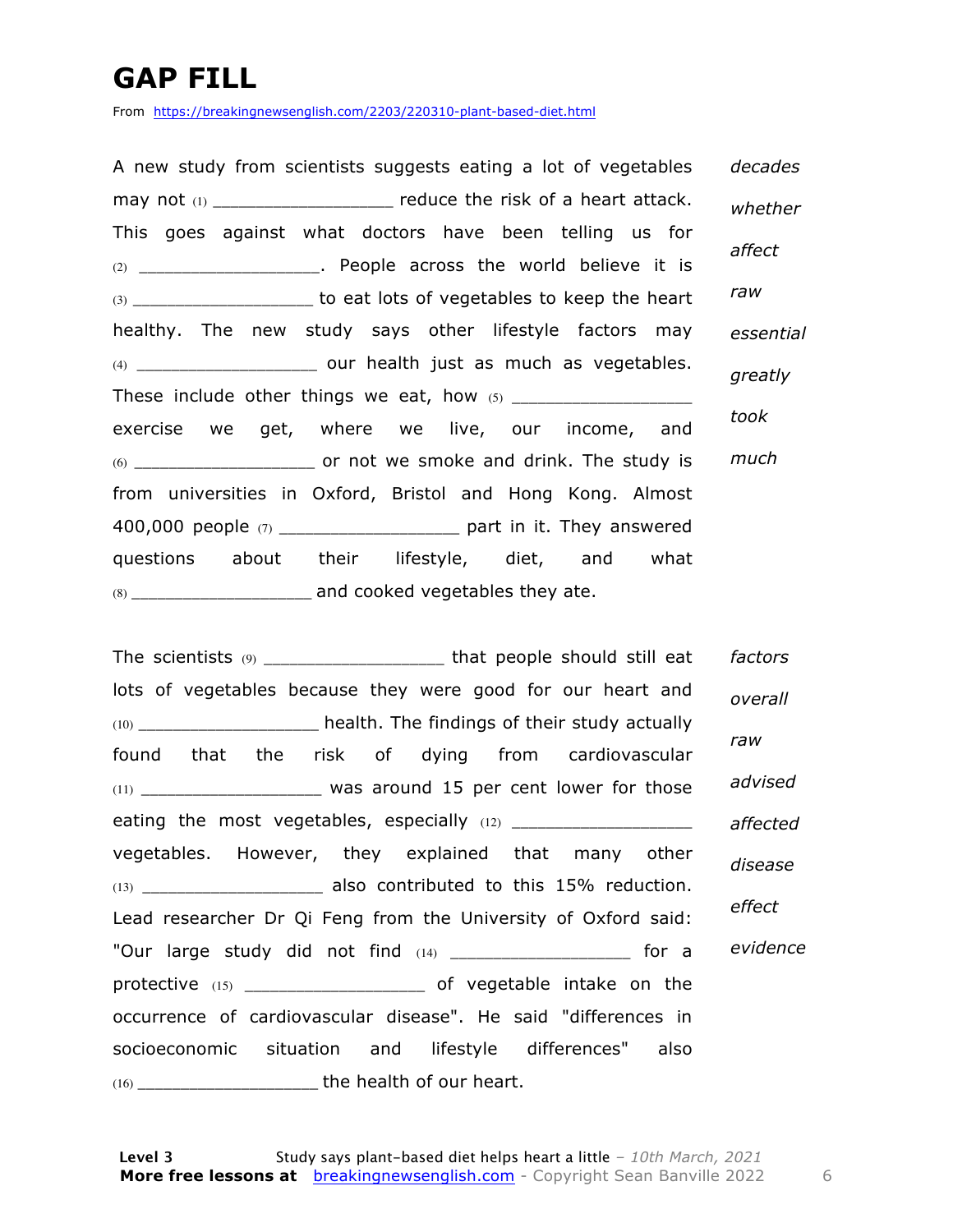#### **LISTENING – Guess the answers. Listen to check.**

From https://breakingnewsenglish.com/2203/220310-plant-based-diet.html

| 1) vegetables may not greatly reduce the ______ heart attack                                                |
|-------------------------------------------------------------------------------------------------------------|
| a. risqué of a                                                                                              |
| b. brisk of a                                                                                               |
| c. risk of a<br>d. rasp of a                                                                                |
| 2) This goes against what doctors have been telling _______                                                 |
| a. us four decades                                                                                          |
| b. us fore decades                                                                                          |
| c. us ford decades                                                                                          |
| d. us for decades                                                                                           |
| 3) The new study says other lifestyle factors may affect our health just as ______<br>a. much as vegetables |
| b. much has vegetables                                                                                      |
| c. much 'twas vegetables                                                                                    |
| d. much was vegetables                                                                                      |
| 4) include other things we eat, how much exercise we get, where we                                          |
| a. live, ours income                                                                                        |
| b. live, hour income<br>c. live, our income                                                                 |
| d. live, awe income                                                                                         |
| 5) answered questions about their lifestyle, diet, and what ______ vegetables                               |
| a. law and cooked                                                                                           |
| b. raw and cooked                                                                                           |
| c. paw and cooked<br>d. roar and cooked                                                                     |
| 6) lots of vegetables because they were good for our heart ________                                         |
| a. and oeuvre all health                                                                                    |
| b. and over all health                                                                                      |
| c. and overalls health                                                                                      |
| d. and overall health                                                                                       |
| 7) The findings of their study actually found that the ______                                               |
| a. risk of dying<br>b. risk off dying                                                                       |
| c. risky of dying                                                                                           |
| d. risk of dye inn                                                                                          |
| 8) However, they explained that many other factors also contributed to ______                               |
| a. this 15% reducing                                                                                        |
| b. this 15% deduction<br>c. this 15% deducing                                                               |
| d. this 15% reduction                                                                                       |
| 9) Our large study did not find evidence for a protective effect ______                                     |
| a. of vegetable in make                                                                                     |
| b. of vegetable in bake                                                                                     |
| c. of vegetable intake                                                                                      |
| d. of vegetable in cake                                                                                     |
| 10) He said "differences in socioeconomic situation ______"<br>a. and lifestyle difference is               |
| b. and lifestyle differentials                                                                              |
| c. and lifestyle differences                                                                                |

d. and lifestyle differ instances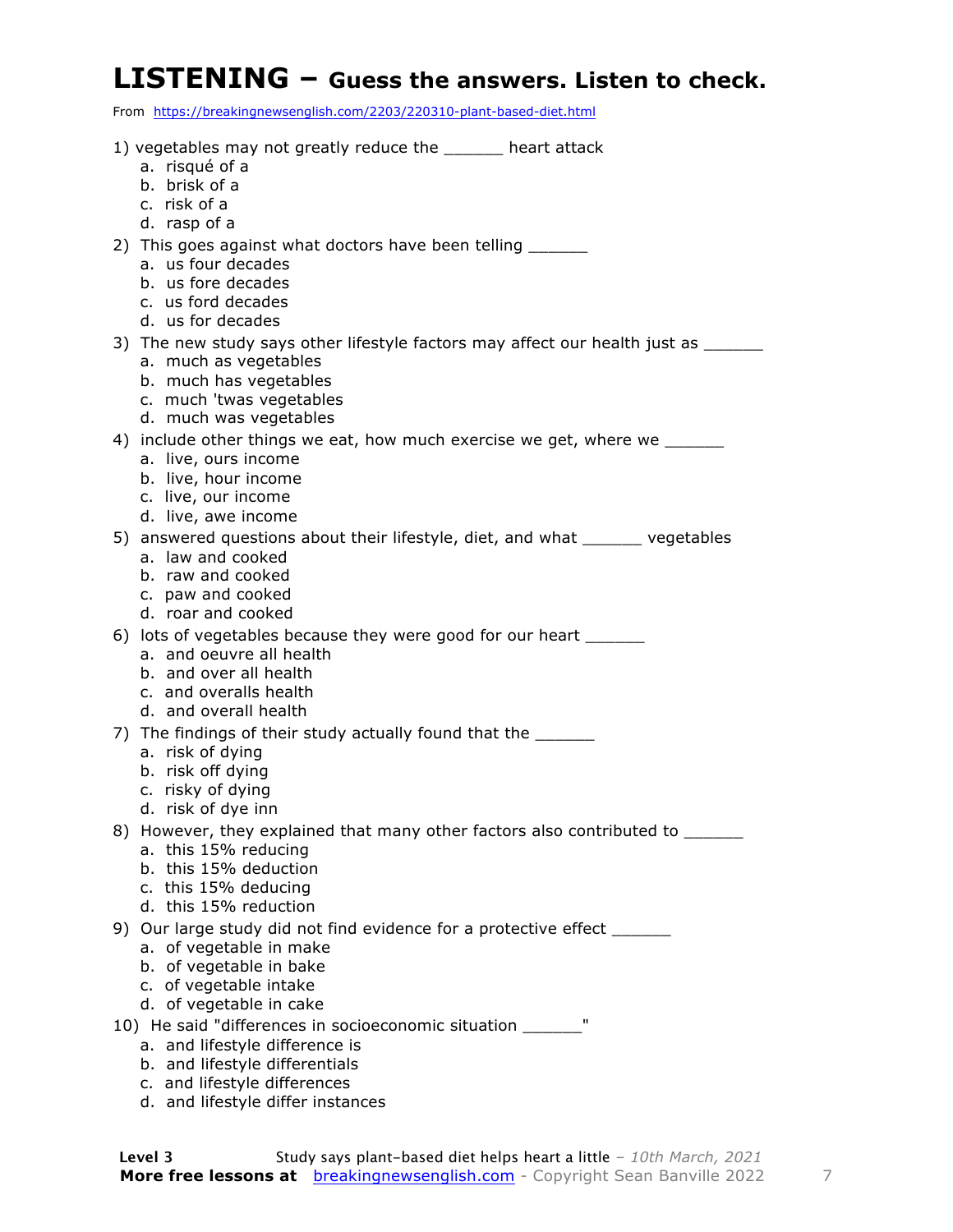#### **LISTENING – Listen and fill in the gaps**

From https://breakingnewsenglish.com/2203/220310-plant-based-diet.html

A new study from (1) \_\_\_\_\_\_\_\_\_\_\_\_\_\_\_\_\_\_\_\_ a lot of vegetables may not greatly reduce the risk of a heart attack. This  $(2)$  \_\_\_\_\_\_\_\_\_\_\_\_\_\_\_\_\_\_\_\_\_\_\_\_\_\_\_ doctors have been telling us for decades. People across the world believe it (3) \_\_\_\_\_\_\_\_\_\_\_\_\_\_\_\_\_\_\_\_ eat lots of vegetables to keep the heart healthy. The new study says other lifestyle factors may affect our health just as much as vegetables. These  $(4)$  \_\_\_\_\_\_\_\_\_\_\_\_\_\_\_\_\_\_\_\_\_\_\_\_ we eat, how much exercise we get, where we live, our income, and whether or not we smoke and drink. The study is from universities in Oxford, Bristol and Hong Kong. Almost 400,000 people took (5) \_\_\_\_\_\_\_\_\_\_\_\_\_\_\_\_\_\_\_\_. They answered questions about their lifestyle, diet, and what (6) \_\_\_\_\_\_\_\_\_\_\_\_\_\_\_\_\_\_\_\_\_\_\_\_\_\_\_\_ vegetables they ate.

The scientists advised that people (7) \_\_\_\_\_\_\_\_\_\_\_\_\_\_\_\_\_\_\_\_\_\_\_ lots of vegetables because they were good for our (8) \_\_\_\_\_\_\_\_\_\_\_\_\_\_\_\_\_\_\_\_\_\_\_\_\_\_\_\_\_\_\_\_\_\_ health. The findings of their study actually found that the (9) **The Community of Separate Street in the Community** of the from cardiovascular disease was around 15 per cent lower for those eating the most vegetables, especially raw vegetables. However, they explained that many (10) \_\_\_\_\_\_\_\_\_\_\_\_\_\_\_\_\_\_\_\_\_\_\_\_\_\_\_\_\_\_ contributed to this 15% reduction. Lead researcher Dr Qi Feng from the University of Oxford said: "Our large study did not (11) \_\_\_\_\_\_\_\_\_\_\_\_\_\_\_\_\_\_\_\_\_\_\_\_\_\_ a protective effect of vegetable intake on the occurrence of cardiovascular disease". He said "differences in socioeconomic (12) \_\_\_\_\_\_\_\_\_\_\_\_\_\_\_\_\_\_\_\_\_\_\_\_\_\_\_ differences" also affected the health of our heart.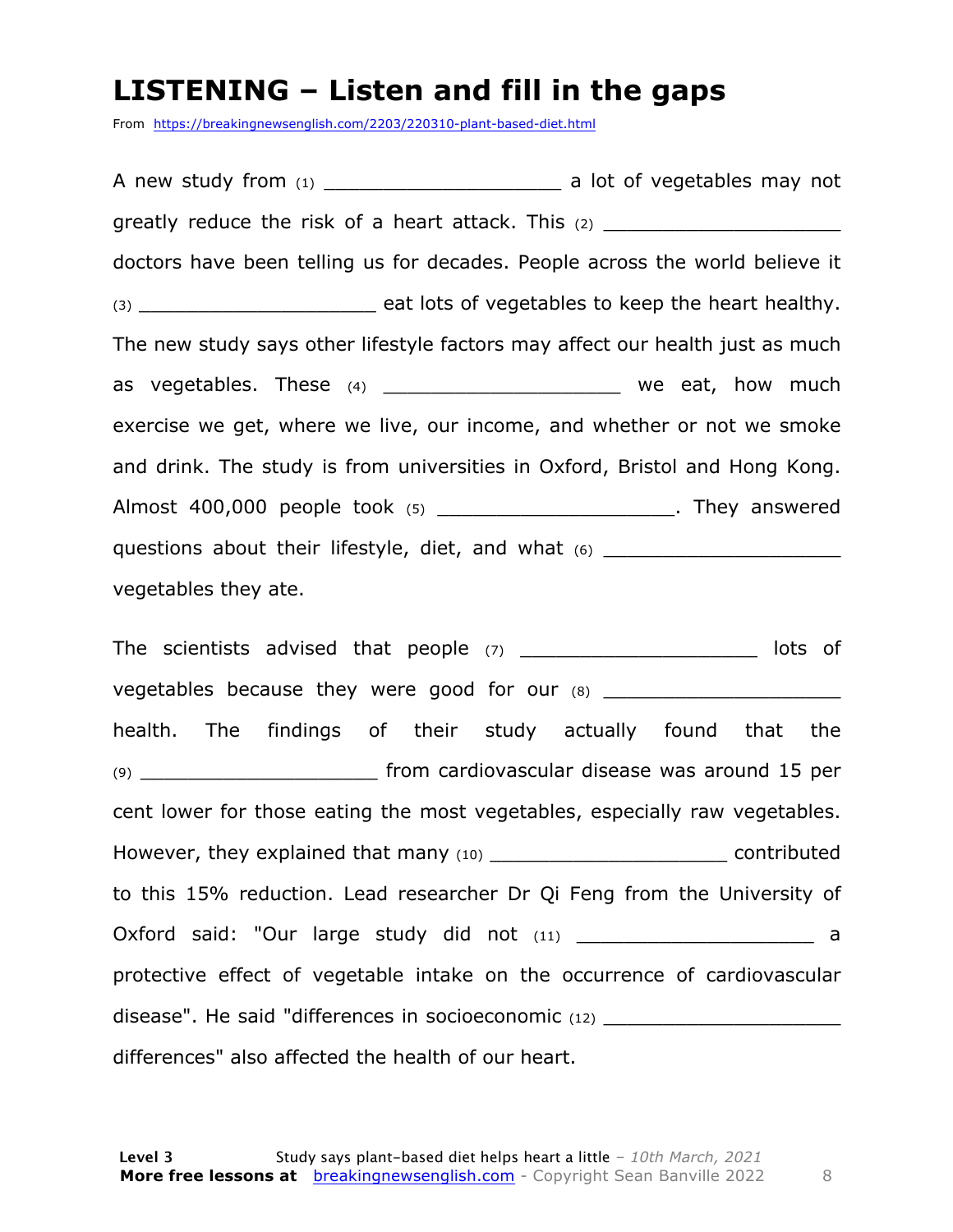### **COMPREHENSION QUESTIONS**

From https://breakingnewsenglish.com/2203/220310-plant-based-diet.html

- 1. What do the findings of the study go against?
- 2. For how long have doctors been telling us to eat vegetables?
- 3. What does the article say affects our health as much as vegetables?
- 4. How many universities conducted this research?
- 5. What kinds of vegetables did people answer questions about?
- 6. What overall thing did scientists say vegetables were good for?
- 7. What kind of vegetables were most effective in reducing risks?
- 8. Where does the researcher Qi Feng work?
- 9. What did Qi Feng say his study did not find?
- 10. What situation did Dr Qi Feng say affected the heart's health?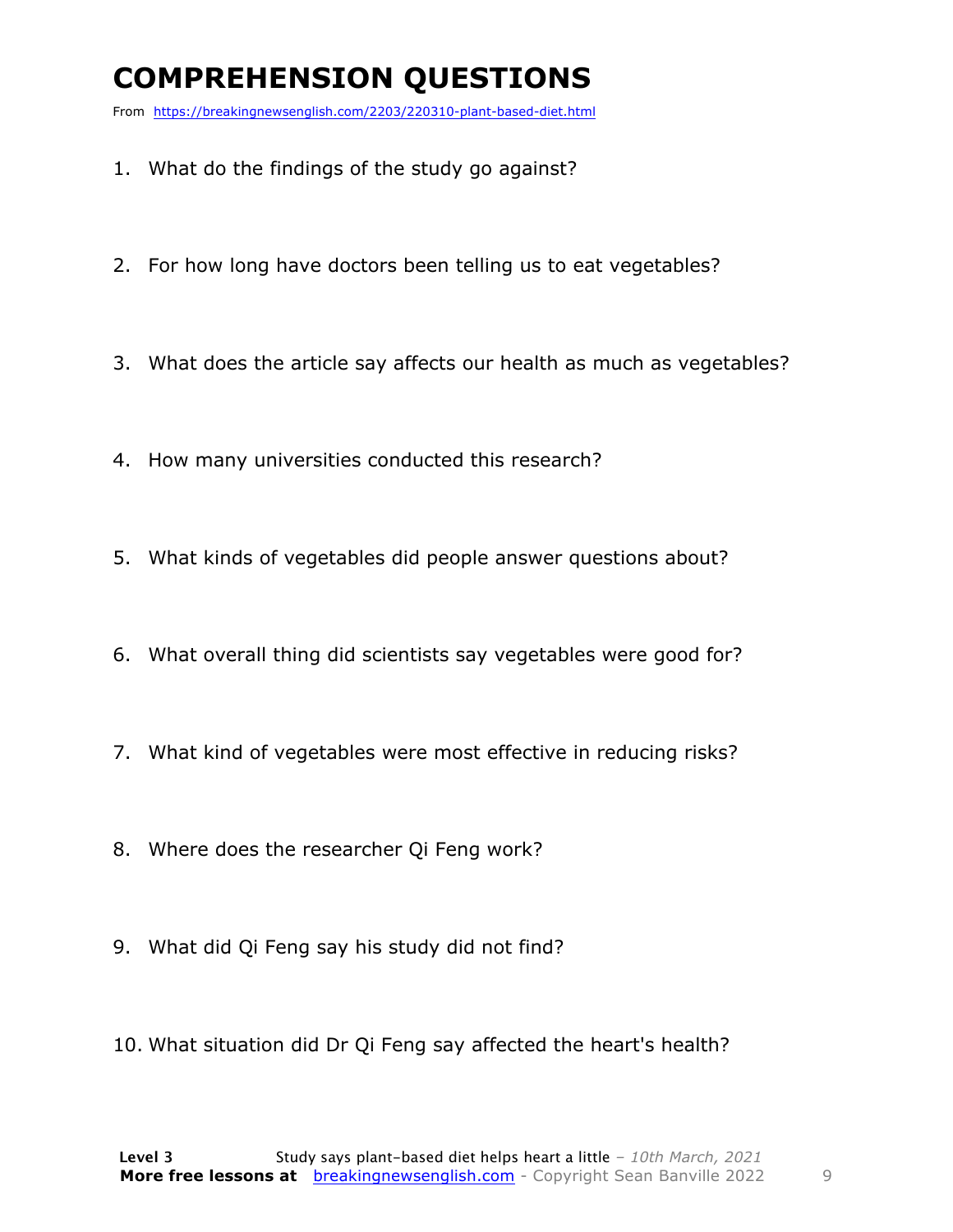### **MULTIPLE CHOICE - QUIZ**

From https://breakingnewsenglish.com/2203/220310-plant-based-diet.html

- 1) What do the findings of the study go against?
- a) what doctors have been telling us
- b) science
- c) the grain
- d) people

2) For how long have doctors been telling us to eat vegetables?

- a) millennia
- b) centuries
- c) decades
- d) years

3) What does the article say affects our health as much as vegetables?

- a) sleep
- b) lifestyle factors
- c) fast food
- d) pollution

4) How many universities conducted this research?

- a) 6
- b) 5
- c) 4
- d) 3

5) What kinds of vegetables did people answer questions about?

- a) cooked and raw vegetables
- b) red and green vegetables
- c) frozen vegetables
- d) organic vegetables
- 6) What overall thing did scientists
- say vegetables were good for?
- a) vegan cuisine
- b) the world
- c) pasta
- d) our health

7) What kind of vegetables were most effective in reducing risks?

- a) GM vegetables
- b) raw vegetables
- c) organic vegetables
- d) carrots

8) Where does the researcher Qi Feng work?

- a) Seoul National University
- b) the University of Hong Kong
- c) the University of Bristol
- d) the University of Oxford

9) What did Qi Feng say his study did not find?

- a) carrots
- b) bad
- c) evidence
- d) answers

10) What situation did Dr Qi Feng say

- affected the heart's health?
- a) a medical emergency
- b) socioeconomic situation
- c) too much exercise
- d) poisoned parsley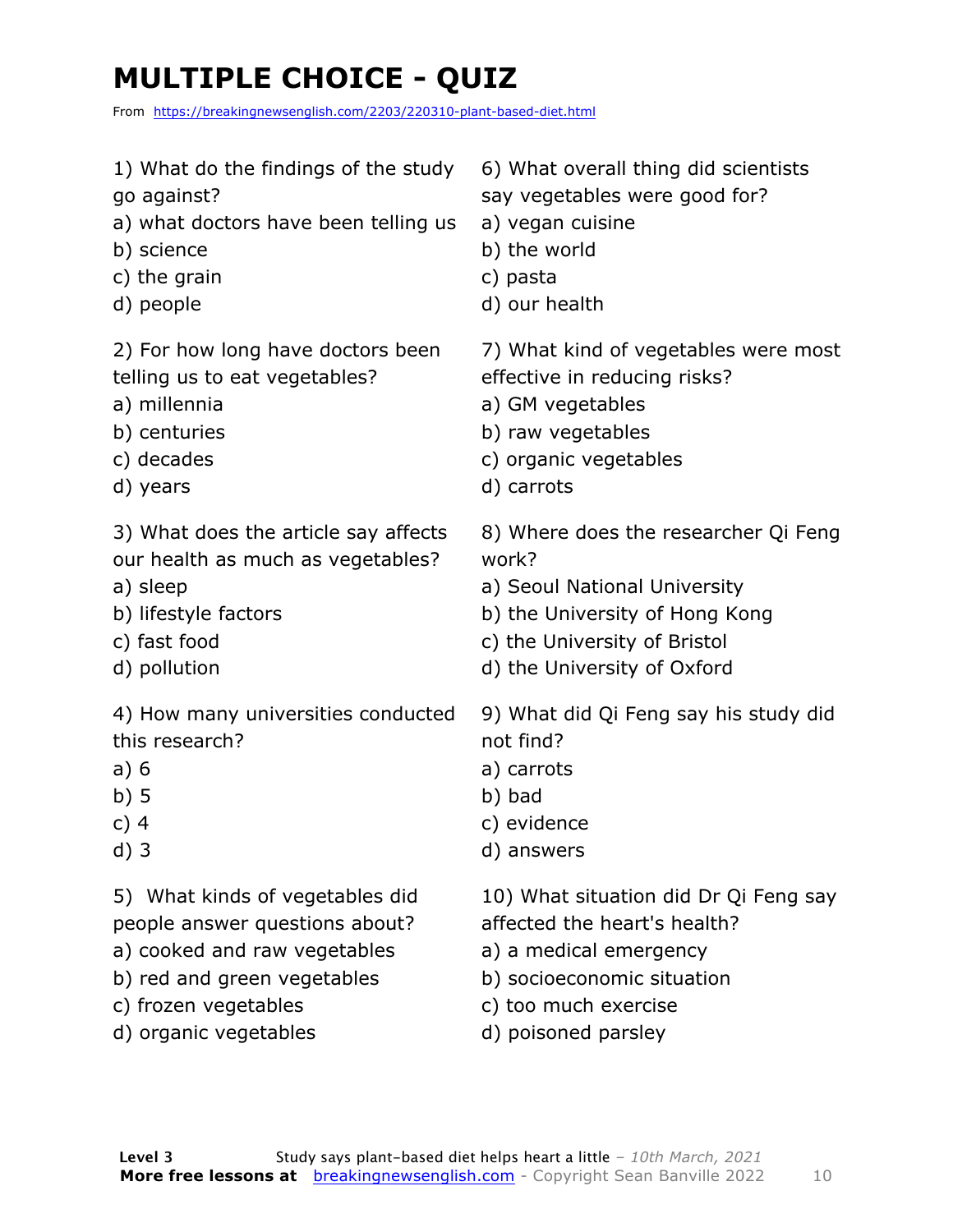### **ROLE PLAY**

From https://breakingnewsenglish.com/2203/220310-plant-based-diet.html

#### **Role A – Garlic**

You think garlic is the best vegetable. Tell the others three reasons why. Tell them what is wrong with their vegetables. Also, tell the others which is the worst of these (and why): cabbage, carrots or cucumbers.

#### **Role B – Cabbage**

You think cabbage is the best vegetable. Tell the others three reasons why. Tell them what is wrong with their vegetables. Also, tell the others which is the worst of these (and why): garlic, carrots or cucumbers.

#### **Role C – Carrots**

You think carrots are the best vegetable. Tell the others three reasons why. Tell them what is wrong with their vegetables. Also, tell the others which is the worst of these (and why): cabbage, garlic or cucumbers.

#### **Role D – Cucumbers**

You think cucumbers are the best vegetable. Tell the others three reasons why. Tell them what is wrong with their vegetables. Also, tell the others which is the worst of these (and why): cabbage, carrots or garlic.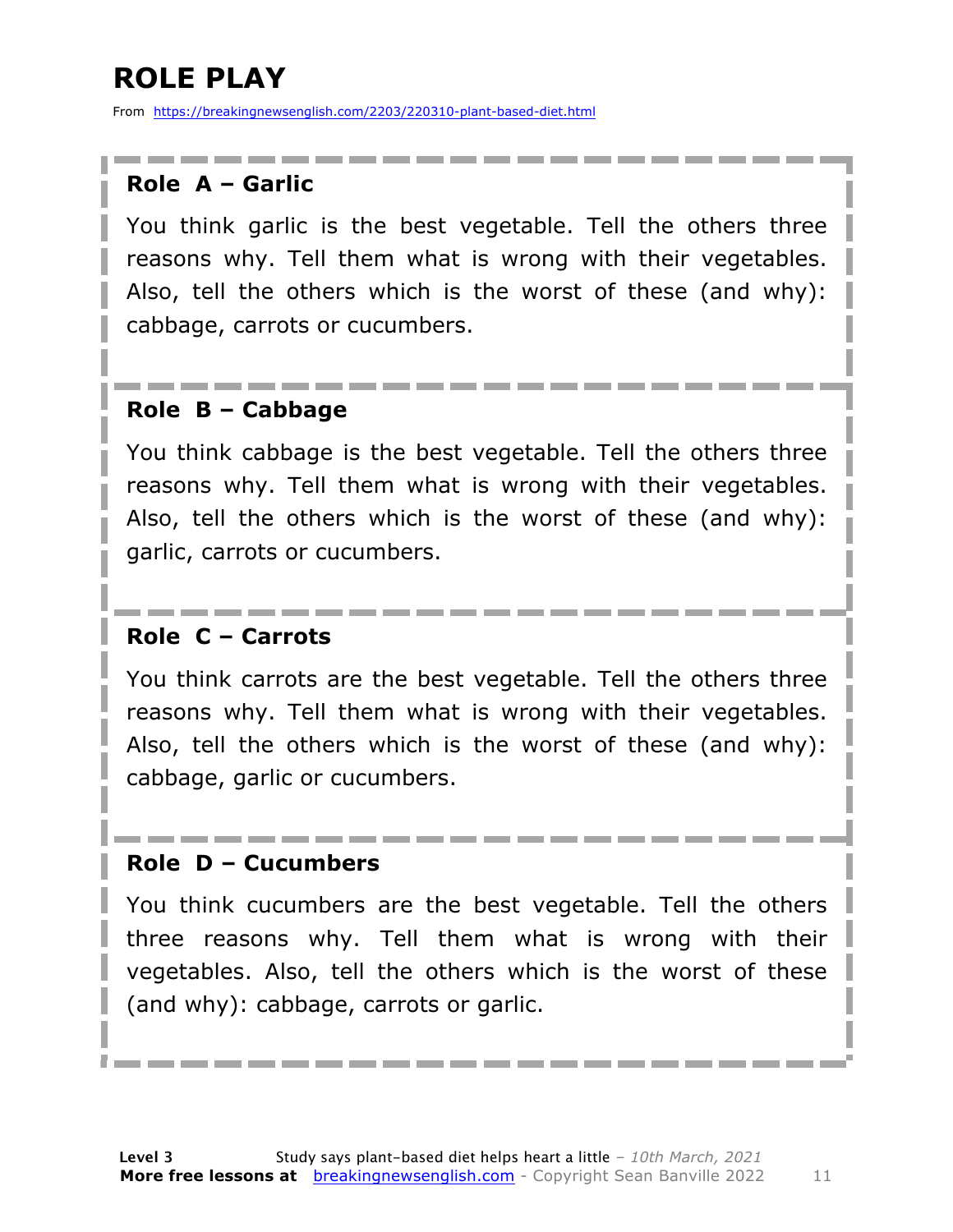## **AFTER READING / LISTENING**

From https://breakingnewsenglish.com/2203/220310-plant-based-diet.html

**1. WORD SEARCH:** Look in your dictionary / computer to find collocates, other meanings, information, synonyms … for the words 'vegetable' and 'heart'.

| vegetable | heart |
|-----------|-------|
|           |       |
|           |       |
|           |       |

- Share your findings with your partners.
- Make questions using the words you found.
- Ask your partner / group your questions.

**2. ARTICLE QUESTIONS:** Look back at the article and write down some questions you would like to ask the class about the text.

- Share your questions with other classmates / groups.
- Ask your partner / group your questions.

**3. GAP FILL:** In pairs / groups, compare your answers to this exercise. Check your answers. Talk about the words from the activity. Were they new, interesting, worth learning…?

**4. VOCABULARY:** Circle any words you do not understand. In groups, pool unknown words and use dictionaries to find their meanings.

**5. TEST EACH OTHER:** Look at the words below. With your partner, try to recall how they were used in the text:

| • suggests       | • overall      |
|------------------|----------------|
| $\cdot$ decades  | • findings     |
| $\bullet$ affect | • contributed  |
| • include        | • evidence     |
| $\cdot$ took     | $\cdot$ intake |
| • questions      | • affected     |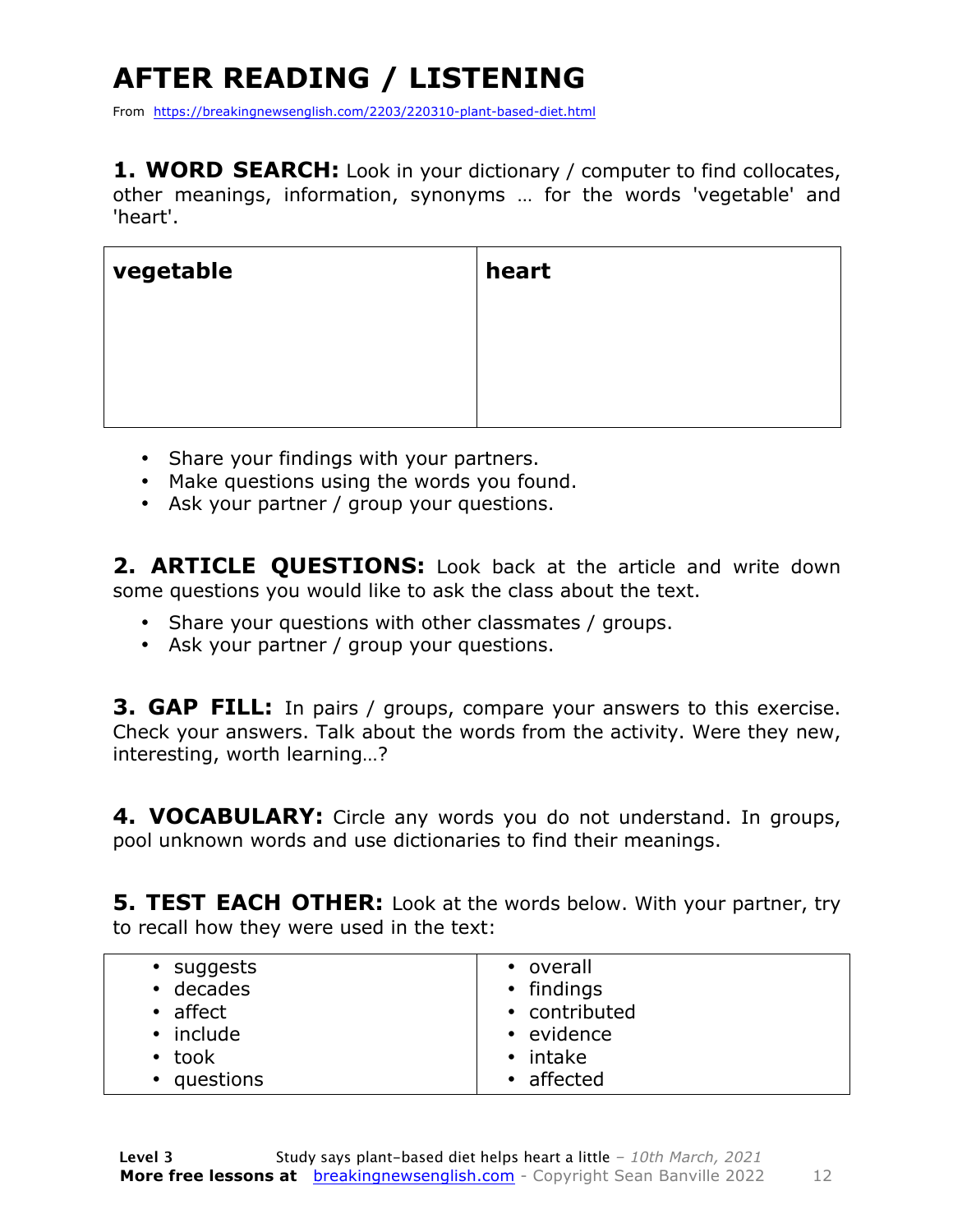### **VEGETABLES SURVEY**

From https://breakingnewsenglish.com/2203/220310-plant-based-diet.html

Write five GOOD questions about vegetables in the table. Do this in pairs. Each student must write the questions on his / her own paper.

When you have finished, interview other students. Write down their answers.

|      | STUDENT 1 | STUDENT 2 | STUDENT 3 |
|------|-----------|-----------|-----------|
| Q.1. |           |           |           |
| Q.2. |           |           |           |
| Q.3. |           |           |           |
| Q.4. |           |           |           |
| Q.5. |           |           |           |

- Now return to your original partner and share and talk about what you found out. Change partners often.
- Make mini-presentations to other groups on your findings.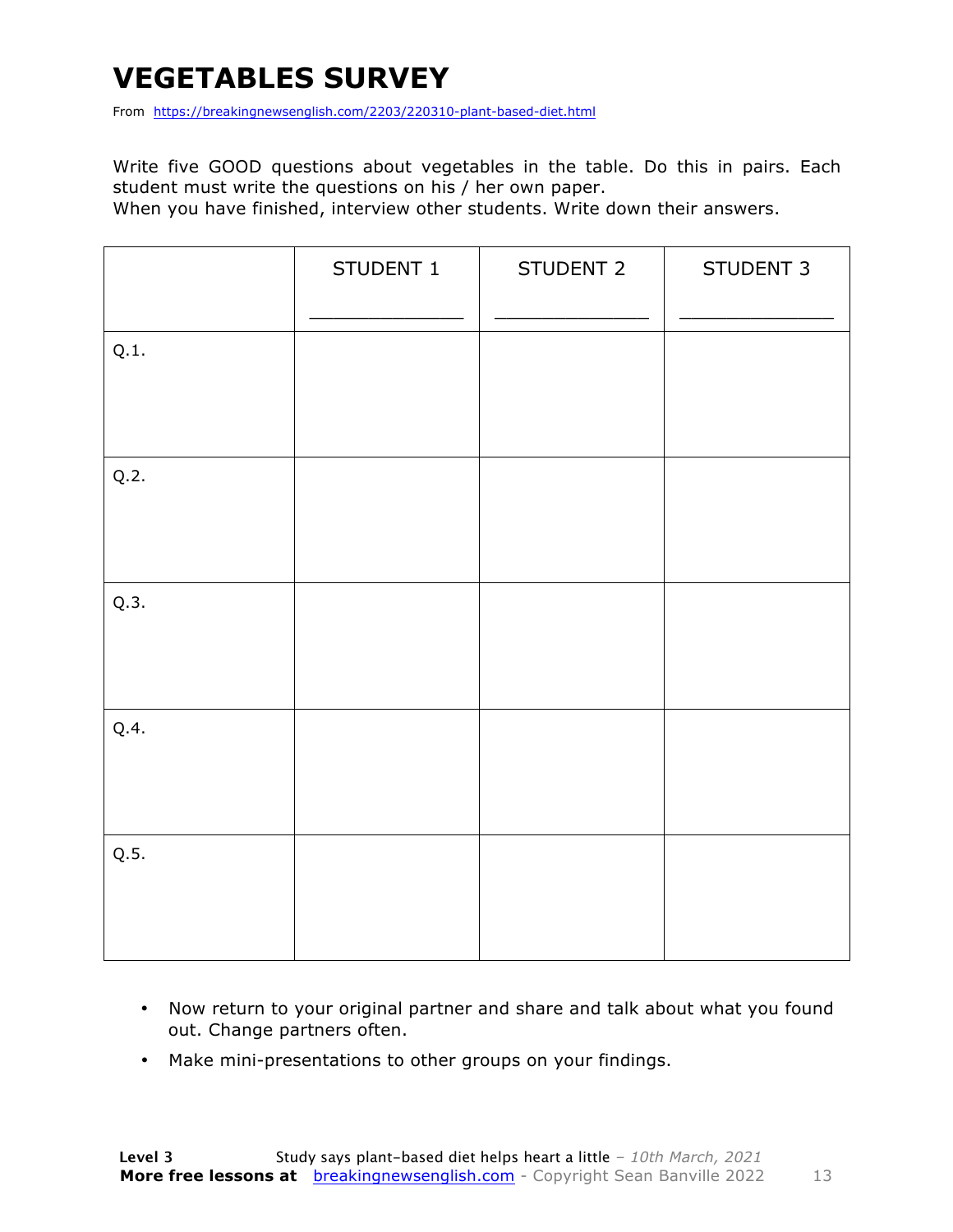### **VEGETABLES DISCUSSION**

STUDENT A's QUESTIONS (Do not show these to student B)

- 1. What did you think when you read the headline?
- 2. What images are in your mind when you hear the word 'vegetables'?
- 3. How important are vegetables?
- 4. What are your favourite vegetables?
- 5. Should we all become vegetarians?
- 6. What do you do to keep your heart healthy?
- 7. What parts of your lifestyle are not good for your heart?
- 8. Which do you prefer raw or cooked vegetables?
- 9. Why do people still smoke?
- 10. Why does income affect the health of our heart?

*Study says plant-based diet helps heart a little – 10th March, 2022* Thousands more free lessons at breakingnewsenglish.com

-----------------------------------------------------------------------------

#### **VEGETABLES DISCUSSION**

STUDENT B's QUESTIONS (Do not show these to student A)

- 11. Did you like reading this article? Why/not?
- 12. What do you think of when you hear the word 'health'?
- 13. What do you think about what you read?
- 14. Why are vegetables so healthy?
- 15. How healthy is your lifestyle?
- 16. What do you know about cardiovascular health?
- 17. What kinds of vegetables are best?
- 18. What other things are good for our heart?
- 19. Will you eat more vegetables from now?
- 20. What questions would you like to ask the scientists?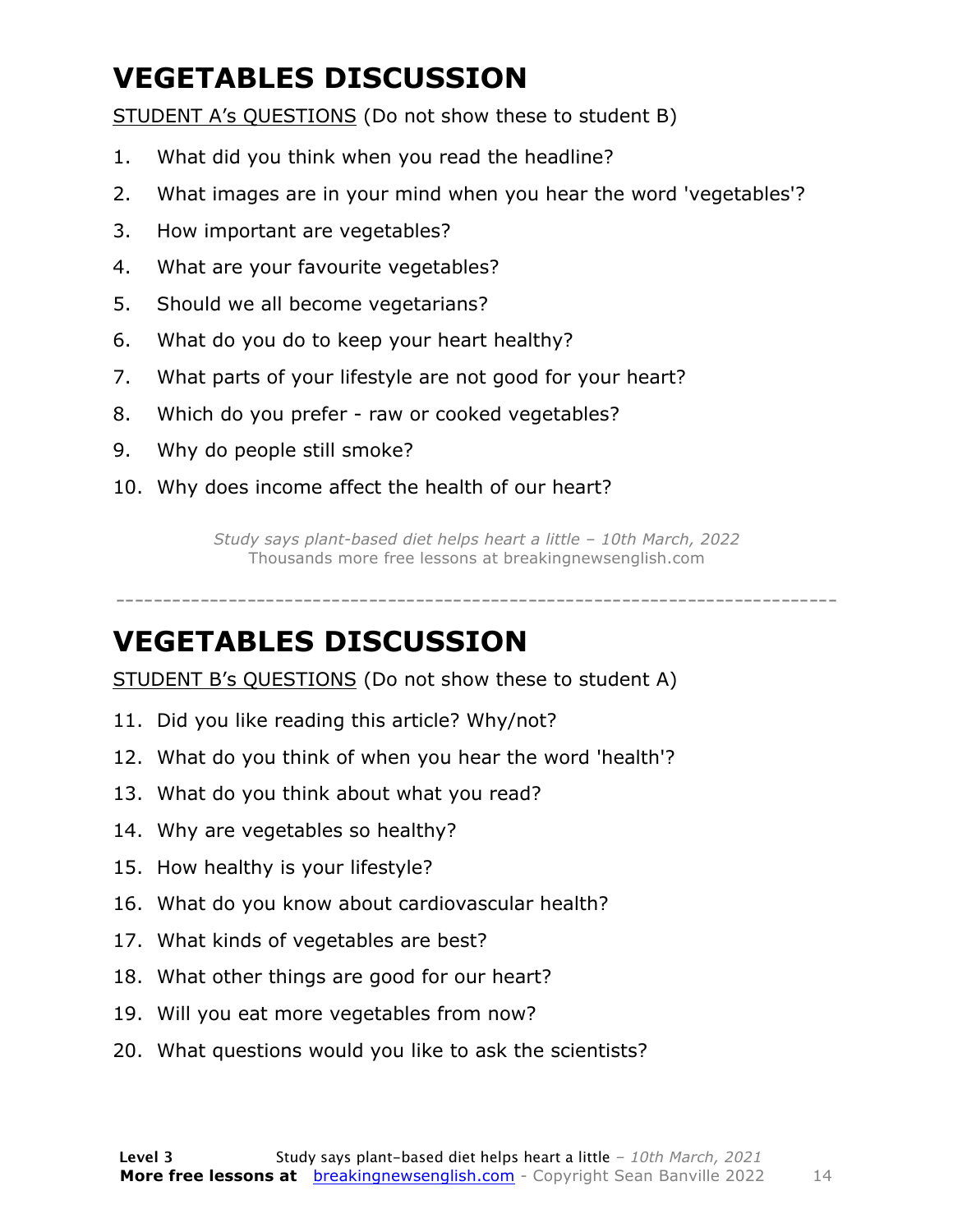### **DISCUSSION (Write your own questions)**

STUDENT A's QUESTIONS (Do not show these to student B)

| 1. |                                          |
|----|------------------------------------------|
|    |                                          |
| 2. |                                          |
|    |                                          |
| 3. |                                          |
|    |                                          |
| 4. |                                          |
|    |                                          |
| 5. |                                          |
|    |                                          |
| 6. |                                          |
|    | Copyright © breakingnewsenglish.com 2021 |

**DISCUSSION (Write your own questions)** 

STUDENT B's QUESTIONS (Do not show these to student A)

| 1. |                                                                  |  |  |
|----|------------------------------------------------------------------|--|--|
|    |                                                                  |  |  |
| 2. |                                                                  |  |  |
| 3. |                                                                  |  |  |
| 4. | <u> 1980 - Jan James James Barnett, fransk politik (d. 1980)</u> |  |  |
| 5. | <u> 1980 - Johann Stein, marwolaethau a bh</u>                   |  |  |
|    |                                                                  |  |  |
| 6. |                                                                  |  |  |

15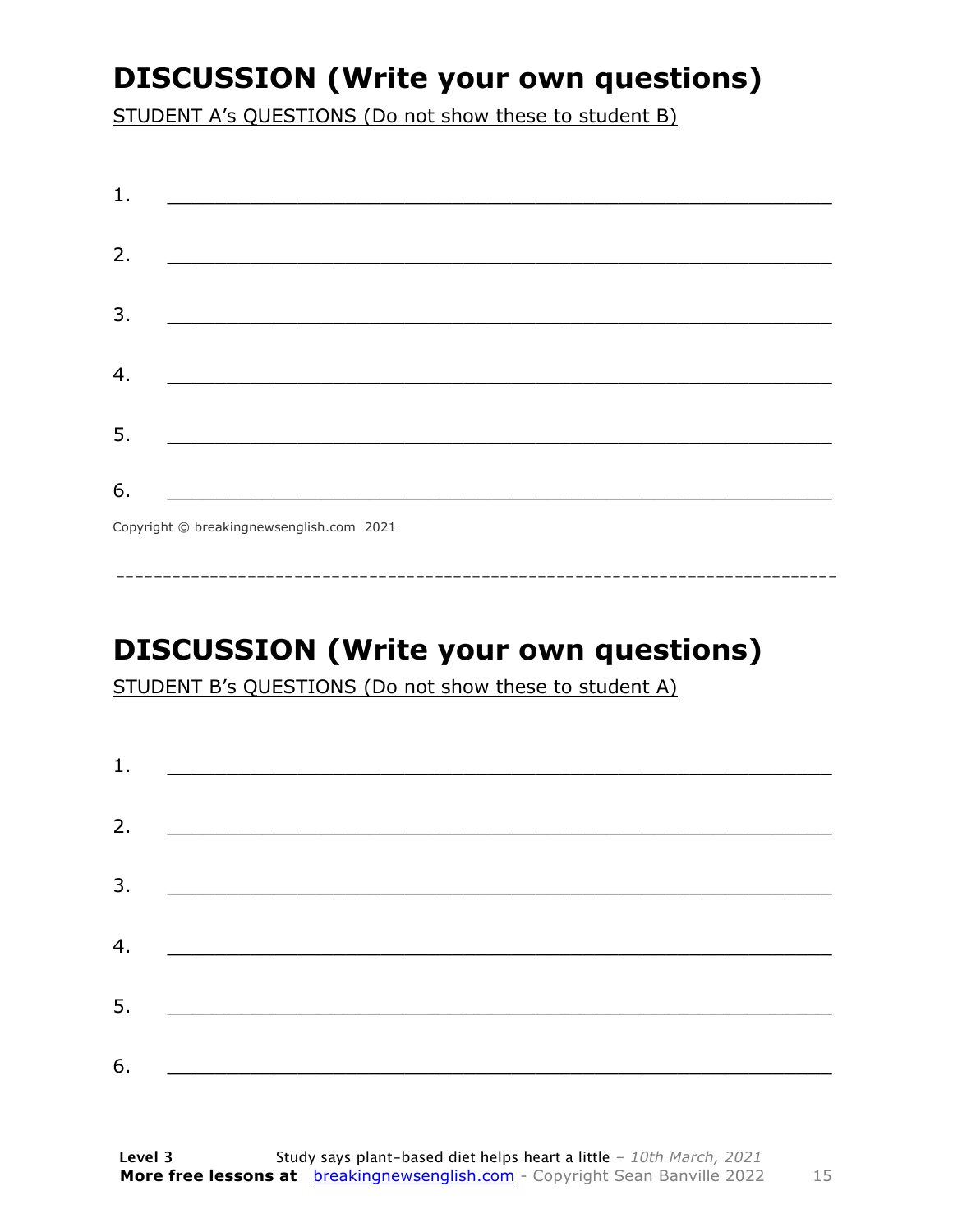### **LANGUAGE - CLOZE**

From https://breakingnewsenglish.com/2203/220310-plant-based-diet.html

A new study from scientists (1) eating a lot of vegetables may not greatly reduce the risk of a heart attack. This goes (2) \_\_\_\_ what doctors have been telling us for decades. People across the world believe it is essential  $(3)$  eat lots of vegetables to keep the heart healthy. The new study says other lifestyle factors may affect our health  $(4)$  as much as vegetables. These include other things we eat, how much exercise we get, where we live, our  $(5)$  and whether or not we smoke and drink. The study is from universities in Oxford, Bristol and Hong Kong. Almost 400,000 people took part in it. They answered questions about their lifestyle, diet, and what (6) \_\_\_\_ and cooked vegetables they ate.

The scientists (7) \_\_\_\_\_ that people should still eat lots of vegetables because they were  $(8)$  for our heart and overall health. The findings of their study actually found that the risk of dying from cardiovascular disease was around 15 per cent (9) \_\_\_\_ for those eating the most vegetables, especially raw vegetables. However, they explained that many other factors also (10) \_\_\_\_ to this 15% reduction. Lead researcher Dr Qi Feng from the University of Oxford said: "Our large study did not find evidence for a  $(11)$  \_\_\_\_ effect of vegetable intake on the occurrence of cardiovascular disease". He said "differences in socioeconomic situation and lifestyle (12) \_\_\_\_" also affected the health of our heart.

#### **Put the correct words from the table below in the above article.**

| 1.  | (a) | suggested   | (b) | suggesting  | (c) | suggests | (d) | suggestive   |
|-----|-----|-------------|-----|-------------|-----|----------|-----|--------------|
| 2.  | (a) | against     | (b) | gains       | (c) | again    | (d) | aghast       |
| 3.  | (a) | to          | (b) | for         | (c) | by       | (d) | at           |
| 4.  | (a) | just        | (b) | most        | (c) | more     | (d) | many         |
| 5.  | (a) | outcome     | (b) | come        | (c) | coming   | (d) | income       |
| 6.  | (a) | paw         | (b) | awe         | (c) | law      | (d) | raw          |
| 7.  | (a) | advised     | (b) | advice      | (c) | advisory | (d) | advisor      |
| 8.  | (a) | goodness    | (b) | goodly      | (c) | goodie   | (d) | good         |
| 9.  | (a) | lower       | (b) | lowly       | (c) | under    | (d) | below        |
| 10. | (a) | hoped       | (b) | contributed | (c) | turning  | (d) | shortened    |
| 11. | (a) | protect     | (b) | protective  | (c) | protects | (d) | protector    |
| 12. | (a) | differences | (b) | differ      | (c) | differs  | (d) | differential |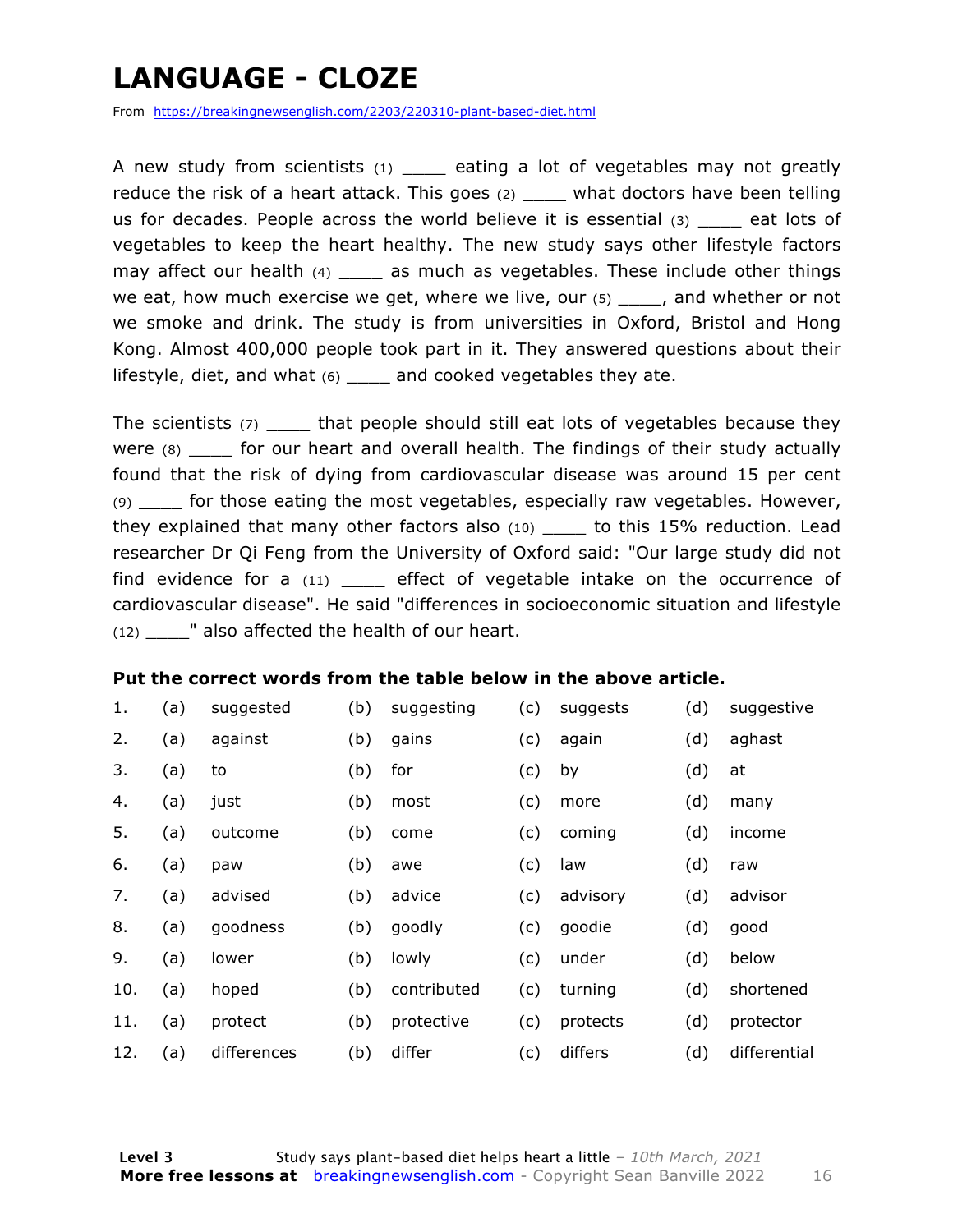### **SPELLING**

From https://breakingnewsenglish.com/2203/220310-plant-based-diet.html

#### **Paragraph 1**

- 1. greatly erudce the risk
- 2. telling us for eacddes
- 3. it is nseetisal to eat lots of vegetables
- 4. cfotars may affect our health
- 5. questions about their fseitllye
- 6. awr and cooked vegetables

#### **Paragraph 2**

- 7. good for our heart and verolal health
- 8. this 15% eurtcdion
- 9. Our large study did not find inedevce
- 10. a roeptctive effect of vegetable intake
- 11. cardiovascular iesdase
- 12. differences in socioeconomic iasituton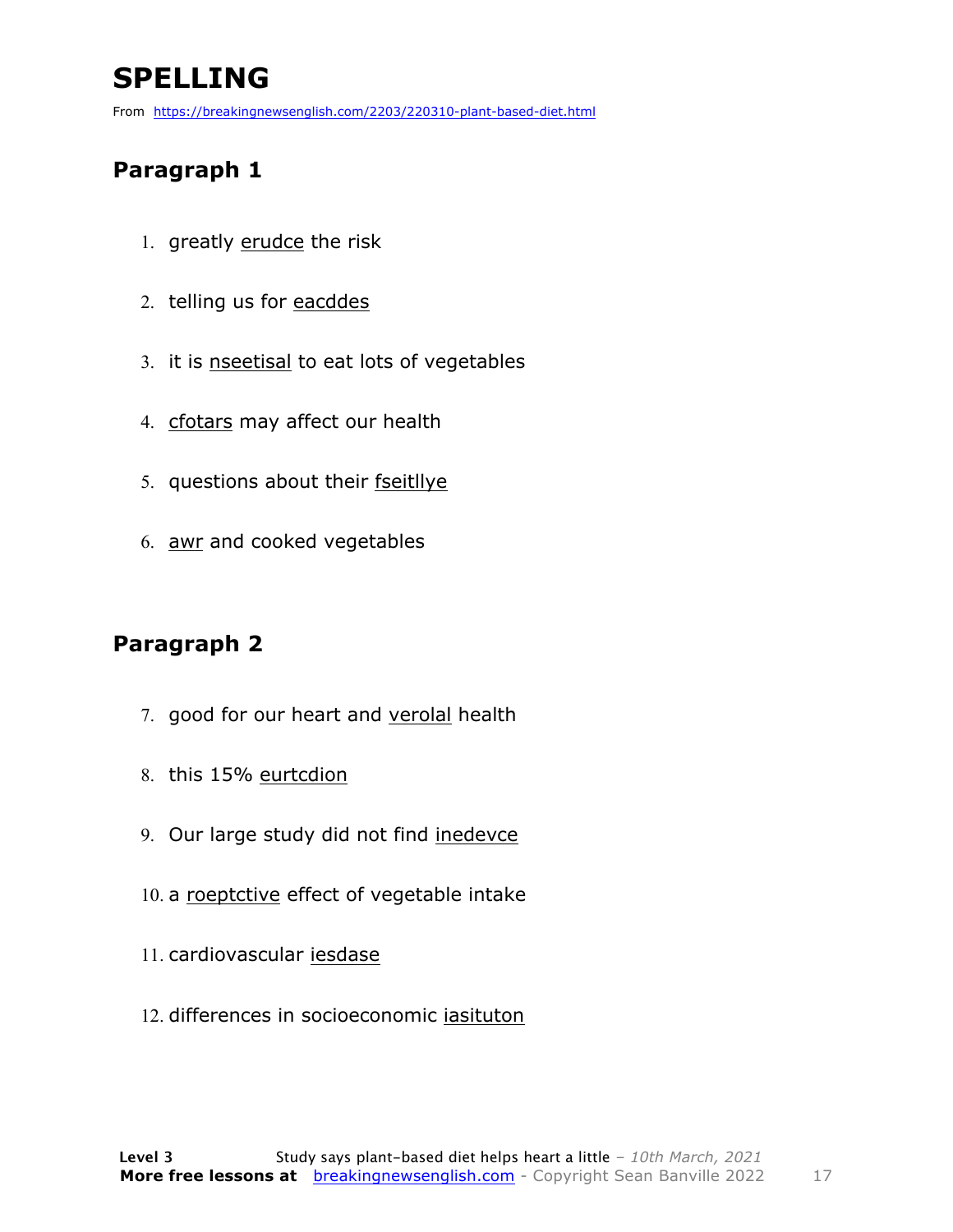### **PUT THE TEXT BACK TOGETHER**

From https://breakingnewsenglish.com/2203/220310-plant-based-diet.html

#### **Number these lines in the correct order.**

- ( ) health. The findings of their study actually found that the risk of dying from cardiovascular
- ( ) and drink. The study is from universities in Oxford, Bristol and Hong Kong. Almost 400,000 people took
- ( ) says other lifestyle factors may affect our health just as much as vegetables. These include other things
- ( *1* ) A new study from scientists suggests eating a lot of vegetables may not greatly reduce the risk
- ( ) the world believe it is essential to eat lots of vegetables to keep the heart healthy. The new study
- ( ) reduction. Lead researcher Dr Qi Feng from the University of Oxford said: "Our large study did not find
- ( ) disease was around 15 per cent lower for those eating the most vegetables, especially raw
- ( ) of a heart attack. This goes against what doctors have been telling us for decades. People across
- ( ) we eat, how much exercise we get, where we live, our income, and whether or not we smoke
- ( ) The scientists advised that people should still eat lots of vegetables because they were good for our heart and overall
- ( ) evidence for a protective effect of vegetable intake on the occurrence of cardiovascular disease". He said "differences
- ( ) vegetables. However, they explained that many other factors also contributed to this 15%
- ( ) part in it. They answered questions about their lifestyle, diet, and what raw and cooked vegetables they ate.
- ( ) in socioeconomic situation and lifestyle differences" also affected the health of our heart.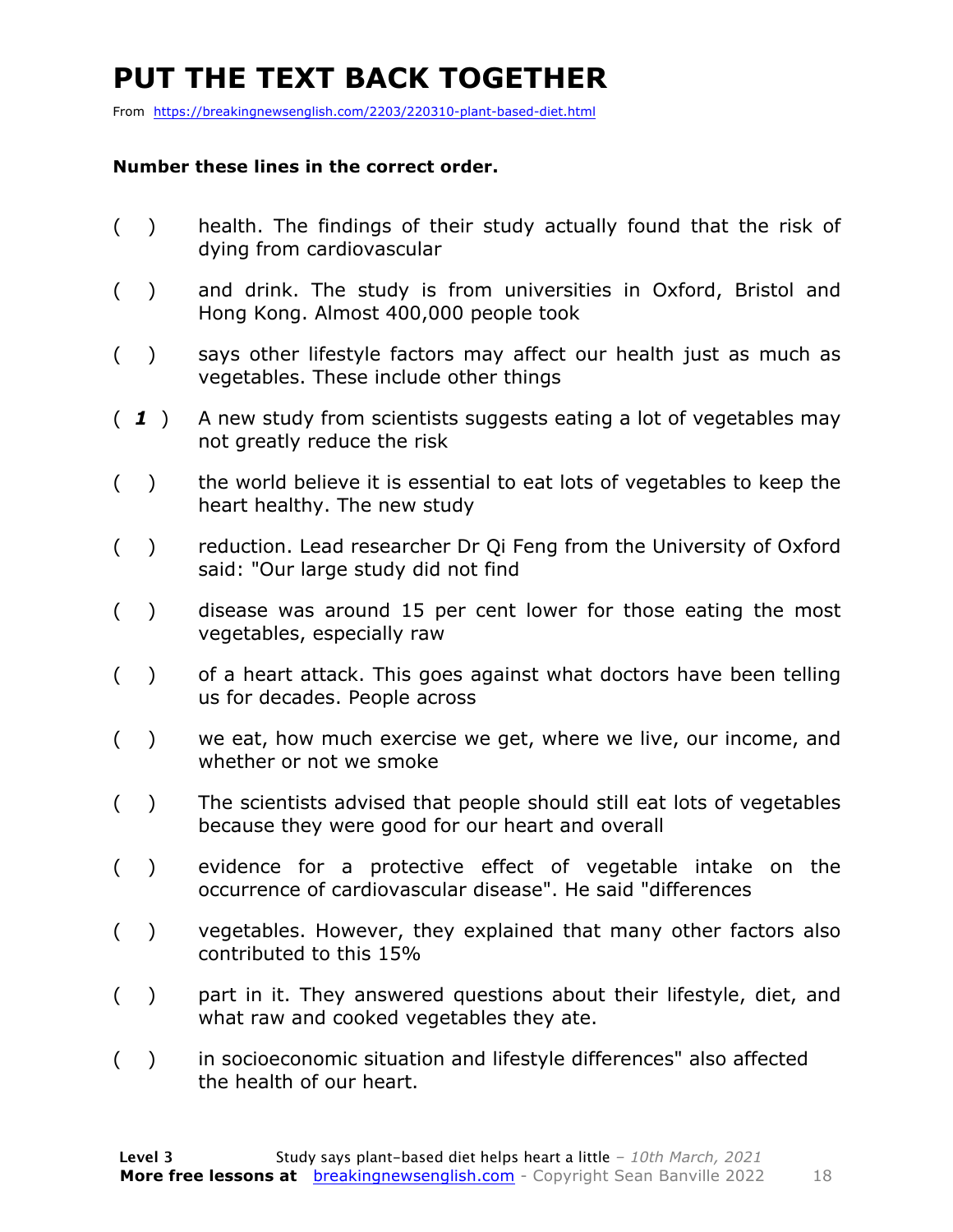#### **PUT THE WORDS IN THE RIGHT ORDER**

From https://breakingnewsenglish.com/2203/220310-plant-based-diet.html

- 1. the reduce Eating not may greatly vegetables risk .
- 2. What for us telling been decades . have doctors
- 3. keep the vegetables Eat to heart healthy .
- 4. and or Whether drink . we not smoke
- 5. study . part people in the 400,000 took Almost
- 6. of should eat People still vegetables . lots
- 7. cardiovascular disease . from risk The dying of
- 8. other contributed also factors to Many this reduction .
- 9. effect Find evidence protective a of for vegetables .
- 10. affected Lifestyle health the differences of our heart .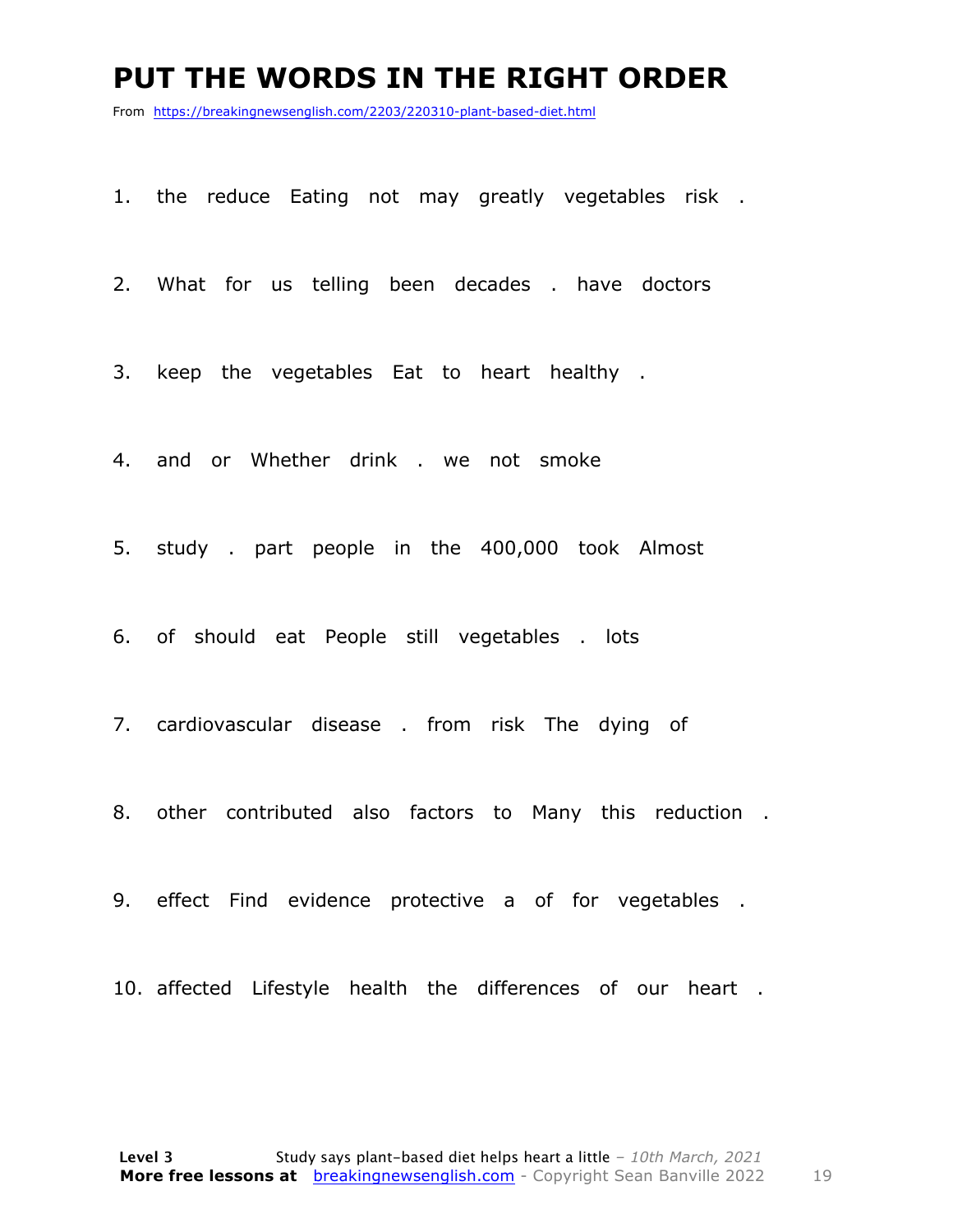### **CIRCLE THE CORRECT WORD (20 PAIRS)**

From https://breakingnewsenglish.com/2203/220310-plant-based-diet.html

A new study from scientists *suggests / suggesting* eating a lot of vegetables may not greatly reduce the *risky / risk* of a heart attack. This goes against what doctors have been telling us for decades. People across the world believe it is *essence / essential* to eat lots of vegetables to keep the heart healthy. The new study says *other / another* lifestyle factors may *effect / affect* our health just as much as vegetables. These include other *thing / things* we eat, how much exercise we get, where we live, our income, and *whether / weather* or not we smoke and drink. The study is *from / at* universities in Oxford, Bristol and Hong Kong. Almost 400,000 people *gave / took* part in it. They answered questions about their lifestyle, diet, and what *roar / raw* and cooked vegetables they ate.

The scientists *advice / advised* that people should still eat lots of vegetables because they were good for our heart and *overalls / overall* health. The *findings / funding* of their study actually found that the risk *to / of* dying from cardiovascular disease was around 15 per cent lower for *them / those* eating the most vegetables, especially raw vegetables. However, they explained that many other *factories / factors* also contributed to this 15% reduction. Lead researcher Dr Qi Feng from the University of Oxford said: "Our large *studious / study* did not find evidence for a protective effect of vegetable intake on the *occur / occurrence* of cardiovascular disease". He said "*differences / different* in socioeconomic situation and lifestyle differences" also affected the *health / healthy* of our heart.

#### **Talk about the connection between each pair of words in italics, and why the correct word is correct.**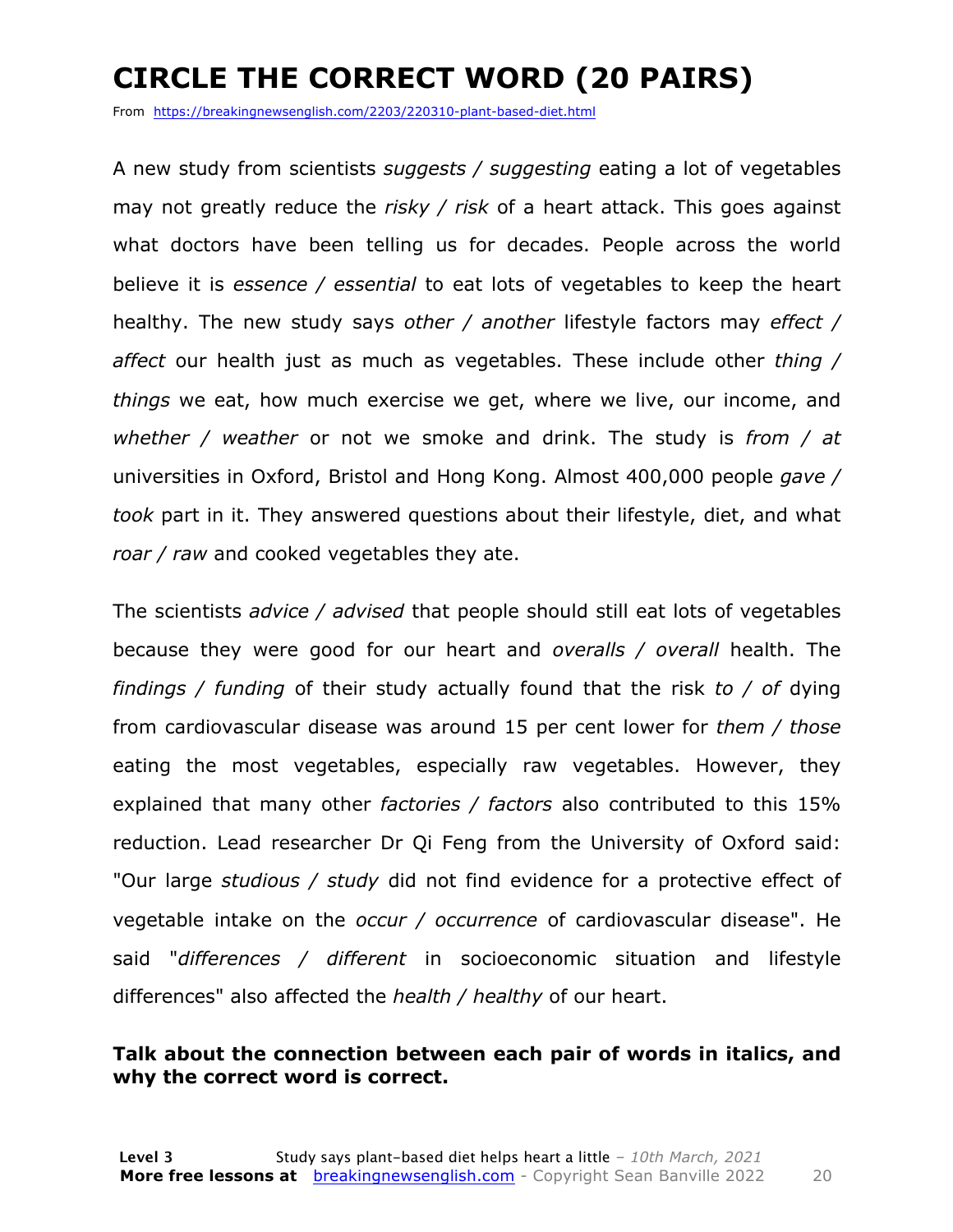### **INSERT THE VOWELS (a, e, i, o, u)**

From https://breakingnewsenglish.com/2203/220310-plant-based-diet.html

\_ n\_w st\_dy fr\_m sc\_\_nt\_sts s\_gg\_sts \_\_t\_ng \_ l\_t \_f v\_g\_t\_bl\_s m\_y n\_t gr\_\_tly r\_d\_c\_ th\_ r\_sk \_f \_ h\_\_ rt \_tt\_ck. Th\_s g\_\_s \_g\_\_nst wh\_t d\_ct\_rs h\_v\_ b\_\_n t\_ll\_ng \_s f\_r d\_c\_d\_s. P\_\_pl\_ \_cr\_ss th\_ w\_rld  $b_l$ <sub>\_</sub>v\_ \_t \_s \_ss\_nt\_\_l t\_ \_\_t l\_ts \_f v\_g\_t\_bl\_s t\_  $k_{--}p$  th h $_{-}$ rt h $_{-}$ lthy. Th $_{-}$  n $_{-}w$  st $_{-}dy$  s $_{-}ys$   $_{-}th_{-}r$  $l_f_s$ sty $l_s$  f\_ct\_rs m\_y \_ff\_ct \_\_r h\_\_lth j\_st \_s m\_ch  $\_s$  v $\_g\_t\_bl\_s$ . Th $\_s$   $\_ncl\_d$   $\_th\_r$  th $\_ngs$  w $\_$   $\_t$ , h $\_w$  $m_{c}$ ch \_x\_rc\_s\_ w\_ g\_t, wh\_r\_ w\_ l\_v\_, \_\_r \_nc\_m\_, \_nd wh\_th\_r \_r n\_t w\_ sm\_k\_ \_nd dr\_nk. Th\_ st\_dy \_s fr\_m \_n\_v\_rs\_t\_\_s \_n \_xf\_ rd, Br\_st\_l \_nd H\_ng  $K_n$ g.  $\lfloor m_{st} \rfloor$  400,000  $p_{1}p_{1}$  t<sub>i</sub>k p\_rt \_n \_t. Th\_y \_nsw\_r\_d q\_\_st\_\_ns \_b\_\_t th\_\_r l\_f\_styl\_, d\_\_t, \_nd wh\_t r\_w \_nd c\_k\_d v\_g\_t\_bl\_s th\_y \_t\_.

Th\_ sc\_\_nt\_sts \_dv\_s\_d th\_t p\_\_pl\_ sh\_\_ld st\_ll \_\_t  $l_t$ ts  $f$  v\_g\_t\_bl\_s b\_c\_\_s\_ th\_y w\_r\_ g\_\_d f\_r \_\_r  $h_{--}$ rt \_nd \_v\_r\_ll h\_\_lth. Th\_ f\_nd\_ngs \_f th\_\_r st\_dy \_ct\_\_lly f\_\_nd th\_t th\_ r\_sk \_f dy\_ng fr\_m c\_rd\_\_v\_sc\_l\_r d\_s\_\_s\_ w\_s \_r\_\_nd 15 p\_r c\_nt l\_w\_r  $f_r$  th\_s\_ \_\_t\_ng th\_ m\_st v\_g\_t\_bl\_s, \_sp\_c\_\_lly r\_w v\_g\_t\_bl\_s. H\_w\_v\_r, th\_y \_xpl\_\_n\_d th\_t m\_ny \_th\_r  $f_{ct}$ rs  $\lfloor s \rfloor$  c $\lfloor ntr_b \rfloor$ t $\lfloor d \rfloor$  t $\lfloor ntr_b \rfloor$  th $\lfloor s \rfloor$  15% r $\lfloor d \rfloor$ ct $\lfloor n \rfloor$ . L $\lfloor d \rfloor$ r\_s\_\_rch\_r Dr Q\_ F\_ng fr\_m th\_ \_n\_v\_rs\_ty \_f \_xf\_rd  $s_$  d: "\_\_r l\_rg\_ st\_dy d\_d n\_t f\_nd \_v\_d\_nc\_ f\_r \_  $pr_t(ct_v)$   $ff_ct$   $f$   $v_g_t_b]$   $nt_k$   $n$  th \_cc\_rr\_nc\_ \_f c\_rd\_\_v\_sc\_l\_r d\_s\_\_s\_". H\_ s\_\_d  $"d_ff_r_nc_s$  n s\_c\_\_\_c\_n\_m\_c s\_t\_\_t\_\_n \_nd l\_f\_styl\_  $d_{f}f_{r}$ nc\_s" \_ls\_ \_ff\_ct\_d th\_ h\_\_lth \_f \_\_r h\_\_rt.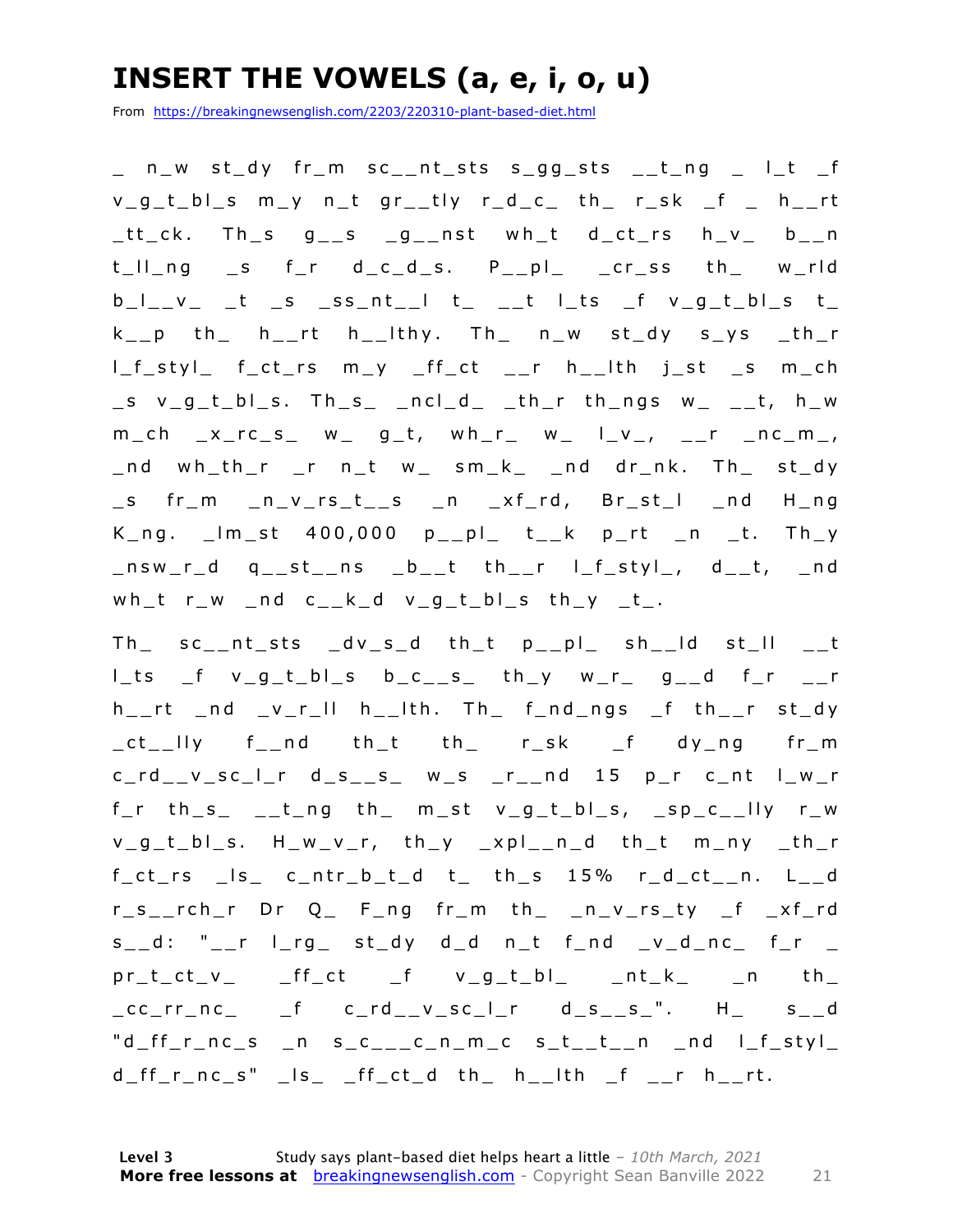#### **PUNCTUATE THE TEXT AND ADD CAPITALS**

From https://breakingnewsenglish.com/2203/220310-plant-based-diet.html

a new study from scientists suggests eating a lot of vegetables may not greatly reduce the risk of a heart attack this goes against what doctors have been telling us for decades people across the world believe it is essential to eat lots of vegetables to keep the heart healthy the new study says other lifestyle factors may affect our health just as much as vegetables these include other things we eat how much exercise we get where we live our income and whether or not we smoke and drink the study is from universities in oxford bristol and hong kong almost 400000 people took part in it they answered questions about their lifestyle diet and what raw and cooked vegetables they ate

the scientists advised that people should still eat lots of vegetables because they were good for our heart and overall health the findings of their study actually found that the risk of dying from cardiovascular disease was around 15 per cent lower for those eating the most vegetables especially raw vegetables however they explained that many other factors also contributed to this 15 reduction lead researcher dr qi feng from the university of oxford said our large study did not find evidence for a protective effect of vegetable intake on the occurrence of cardiovascular disease he said differences in socioeconomic situation and lifestyle differences also affected the health of our heart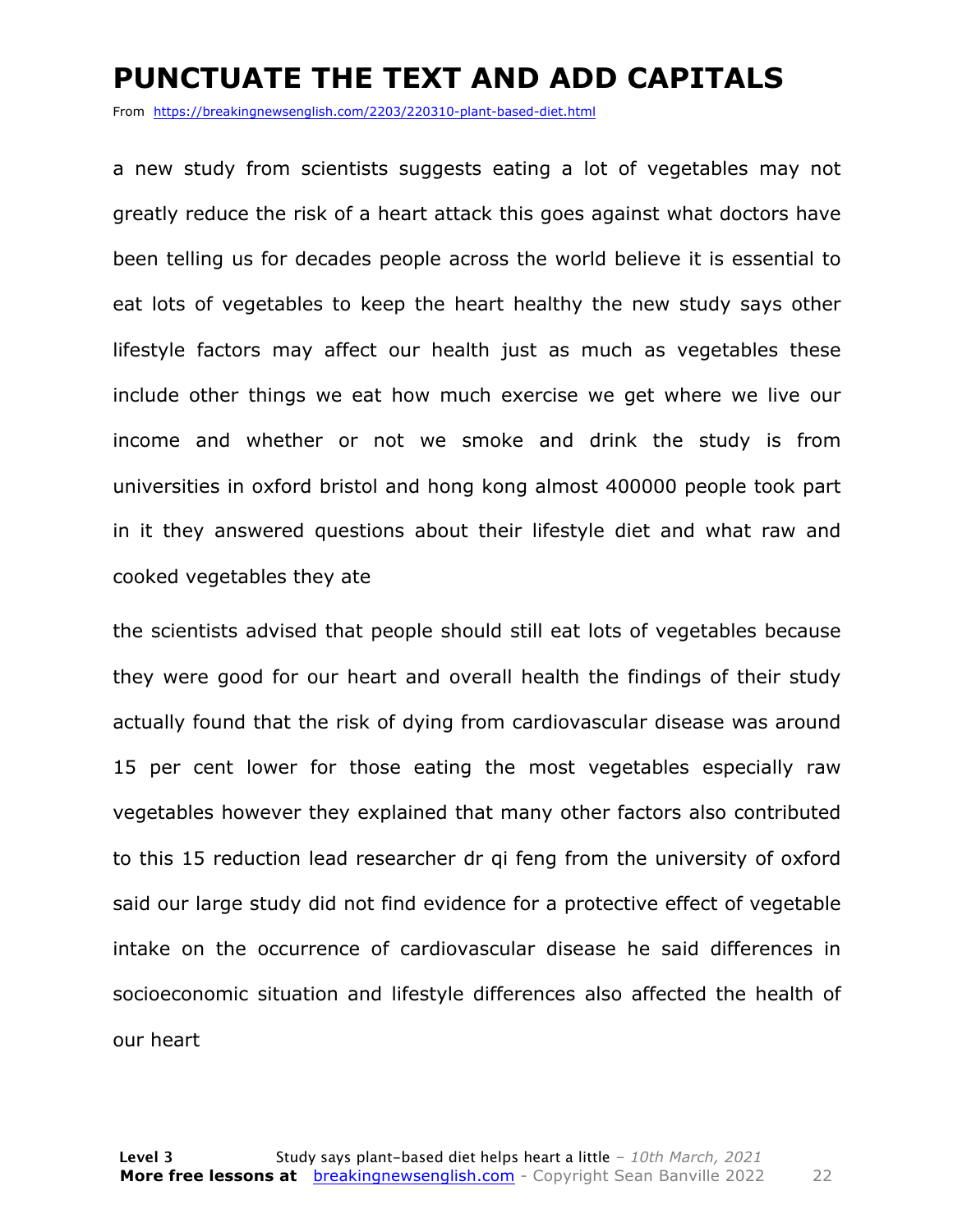### **PUT A SLASH ( / ) WHERE THE SPACES ARE**

From https://breakingnewsenglish.com/2203/220310-plant-based-diet.html

Anewstudyfromscientistssuggestseatingalotofvegetablesmaynotgr eatlyreducetheriskofaheartattack.Thisgoesagainstwhatdoctorshav ebeentellingusfordecades.Peopleacrosstheworldbelieveitisessential toeatlotsofvegetablestokeepthehearthealthy.Thenewstudysaysoth erlifestylefactorsmayaffectourhealthjustasmuchasvegetables.Thes eincludeotherthingsweeat,howmuchexerciseweget,wherewelive,ou rincome,andwhetherornotwesmokeanddrink.Thestudyisfromuniver sitiesinOxford,BristolandHongKong.Almost400,000peopletookparti nit.Theyansweredquestionsabouttheirlifestyle,diet,andwhatrawand cookedvegetablestheyate.Thescientistsadvisedthatpeopleshouldsti lleatlotsofvegetablesbecausetheyweregoodforourheartandoverallh ealth.Thefindingsoftheirstudyactuallyfoundthattheriskofdyingfrom cardiovasculardiseasewasaround15percentlowerforthoseeatingthe mostvegetables,especiallyrawvegetables.However,theyexplainedt hatmanyotherfactorsalsocontributedtothis15%reduction.Leadrese archerDrQiFengfromtheUniversityofOxfordsaid:"Ourlargestudydid notfindevidenceforaprotectiveeffectofvegetableintakeontheoccurre nceofcardiovasculardisease".Hesaid"differencesinsocioeconomicsit uationandlifestyledifferences"alsoaffectedthehealthofourheart.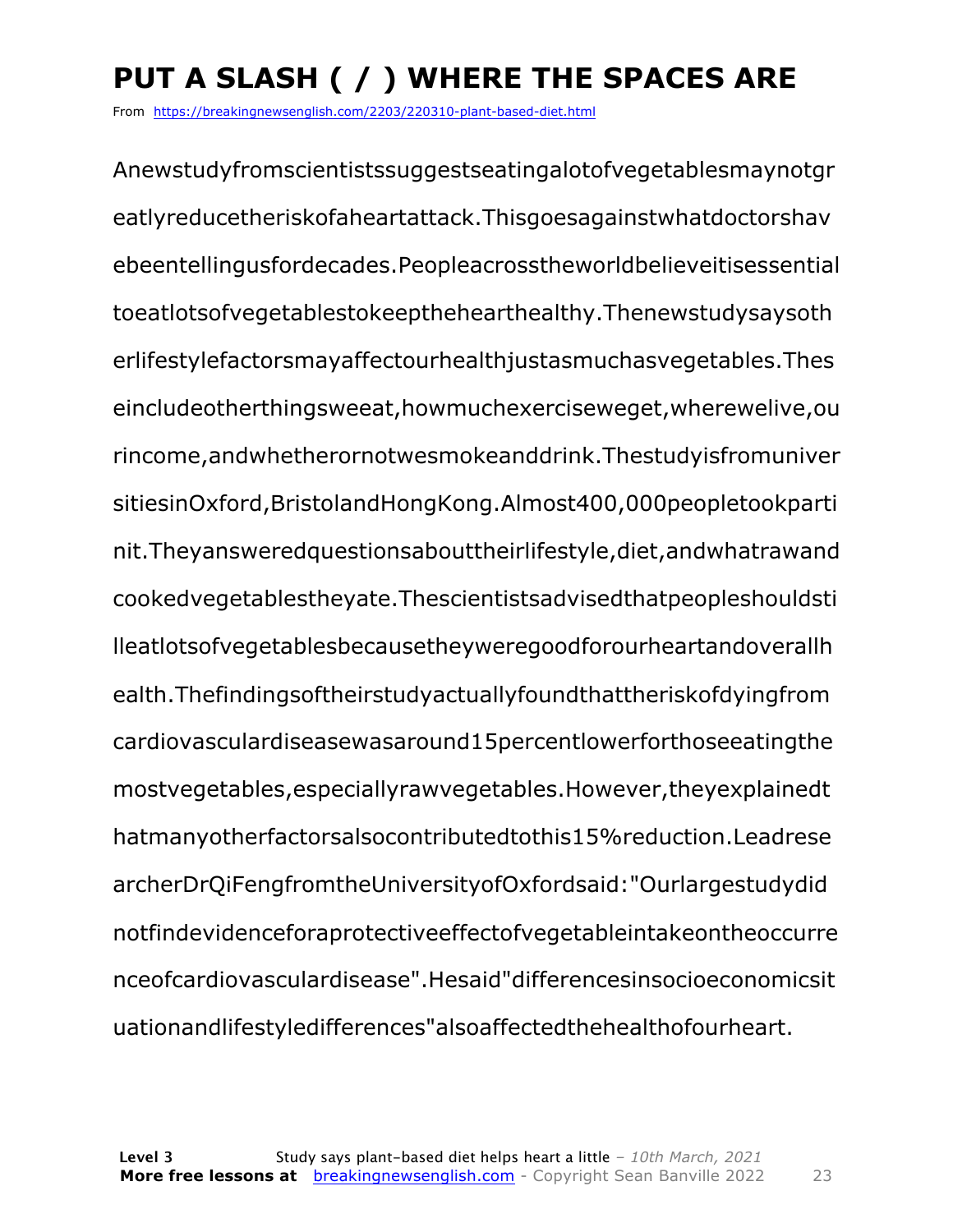### **FREE WRITING**

From https://breakingnewsenglish.com/2203/220310-plant-based-diet.html

Write about vegetables for 10 minutes. Comment on your partner's paper.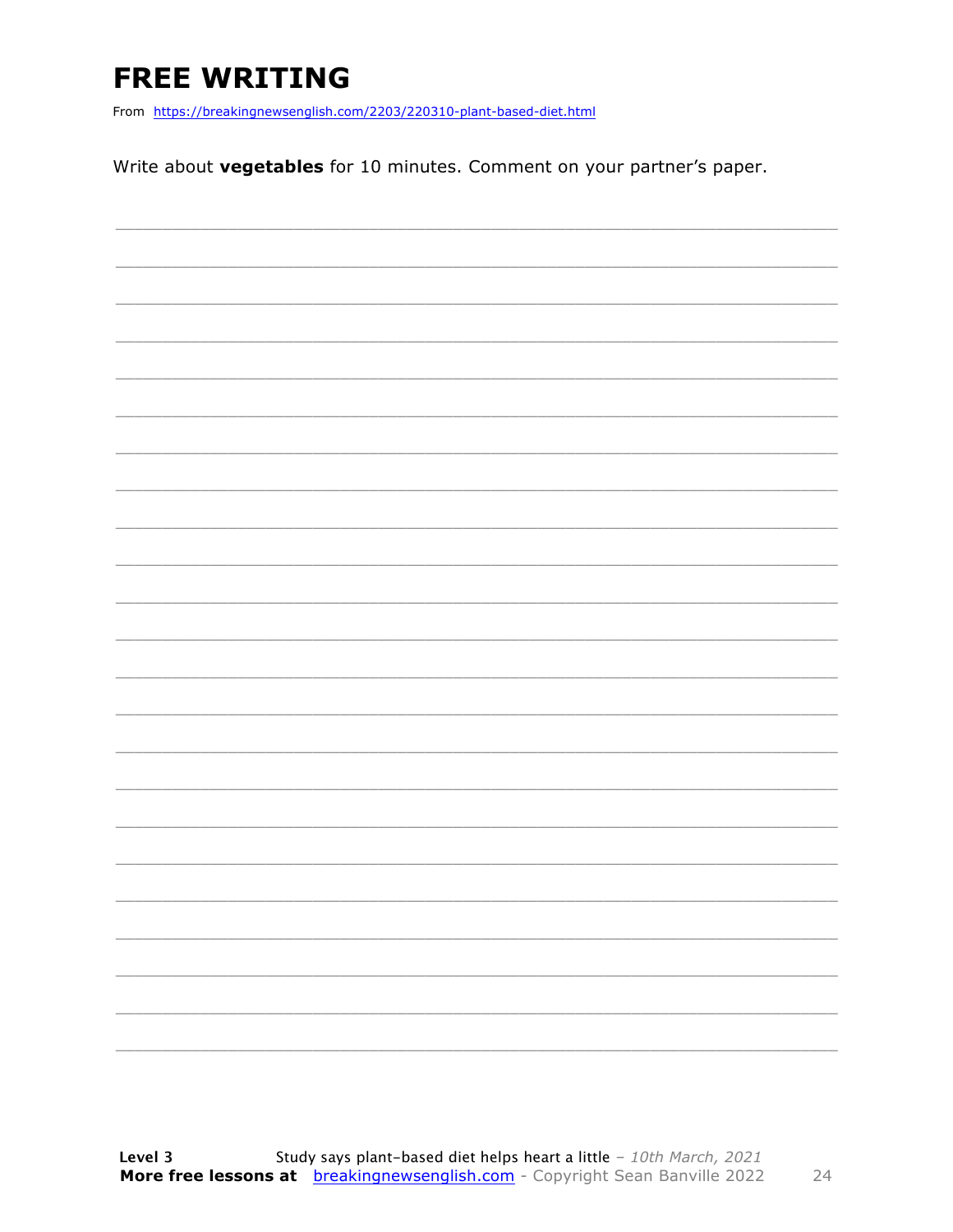### **ACADEMIC WRITING**

From https://breakingnewsenglish.com/2203/220310-plant-based-diet.html

Eating vegetables is the most important thing we can do for our health. Discuss.

|  | $\overline{\phantom{0}}$ |
|--|--------------------------|
|  |                          |
|  | -                        |
|  |                          |
|  |                          |
|  |                          |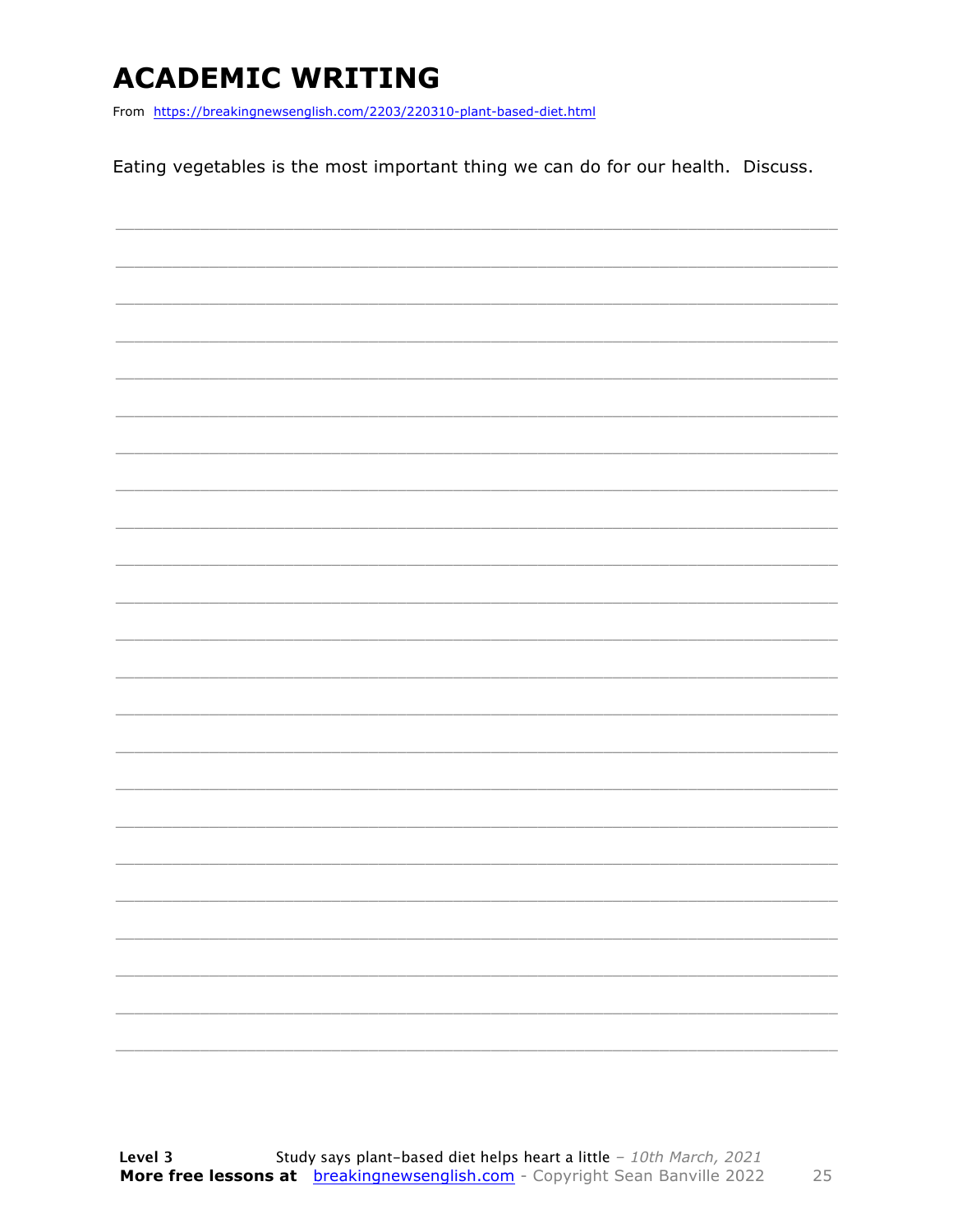### **HOMEWORK**

**1. VOCABULARY EXTENSION:** Choose several of the words from the text. Use a dictionary or Google's search field (or another search engine) to build up more associations / collocations of each word.

**2. INTERNET:** Search the Internet and find out more about this news story. Share what you discover with your partner(s) in the next lesson.

**3. VEGETABLES:** Make a poster about vegetables. Show your work to your classmates in the next lesson. Did you all have similar things?

**4. PLANT-BASED DIET:** Write a magazine article about all of us miving to a plant-based diet. Include imaginary interviews with people who are for and against this.

Read what you wrote to your classmates in the next lesson. Write down any new words and expressions you hear from your partner(s).

**5. WHAT HAPPENED NEXT?** Write a newspaper article about the next stage in this news story. Read what you wrote to your classmates in the next lesson. Give each other feedback on your articles.

**6. LETTER:** Write a letter to an expert on vegetables. Ask him/her three questions about them. Give him/her three of your opinions on a plant-based diet. Read your letter to your partner(s) in your next lesson. Your partner(s) will answer your questions.